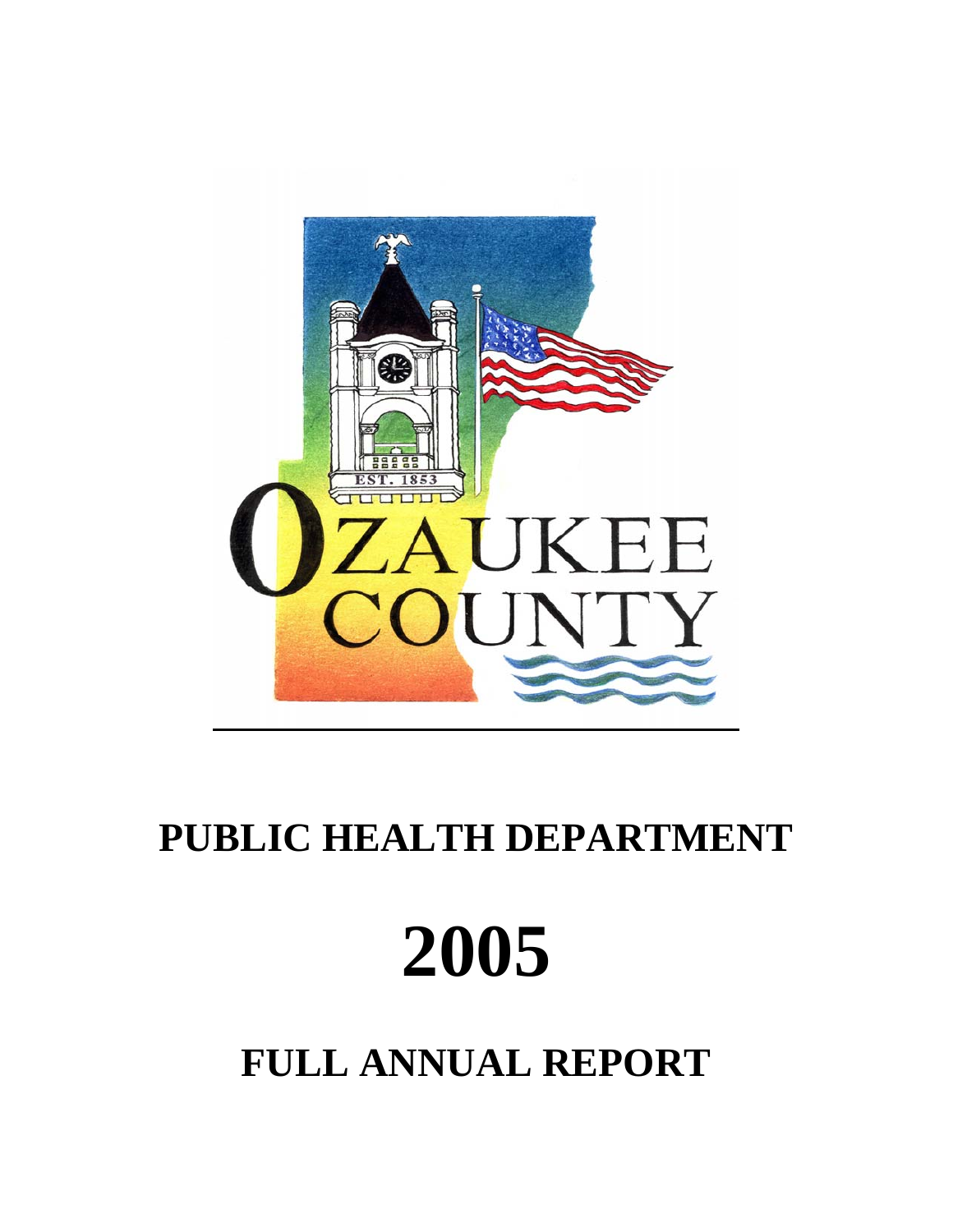# **ANNUAL REPORT INDEX**

|                                                   | $5 - 6$   |
|---------------------------------------------------|-----------|
|                                                   | 7-8       |
| Mission Statement, Philosophy and Goals, Services | 9         |
| Communicable Disease Control and Investigation    | $10 - 14$ |
|                                                   | $15-19$   |
|                                                   | $20 - 21$ |
|                                                   | $22 - 23$ |
|                                                   | 24        |
|                                                   | 25        |
|                                                   | 26        |
|                                                   | 27        |
|                                                   | 28-29     |
|                                                   | 30        |
|                                                   | 31        |
|                                                   | 32        |
|                                                   | 33-34     |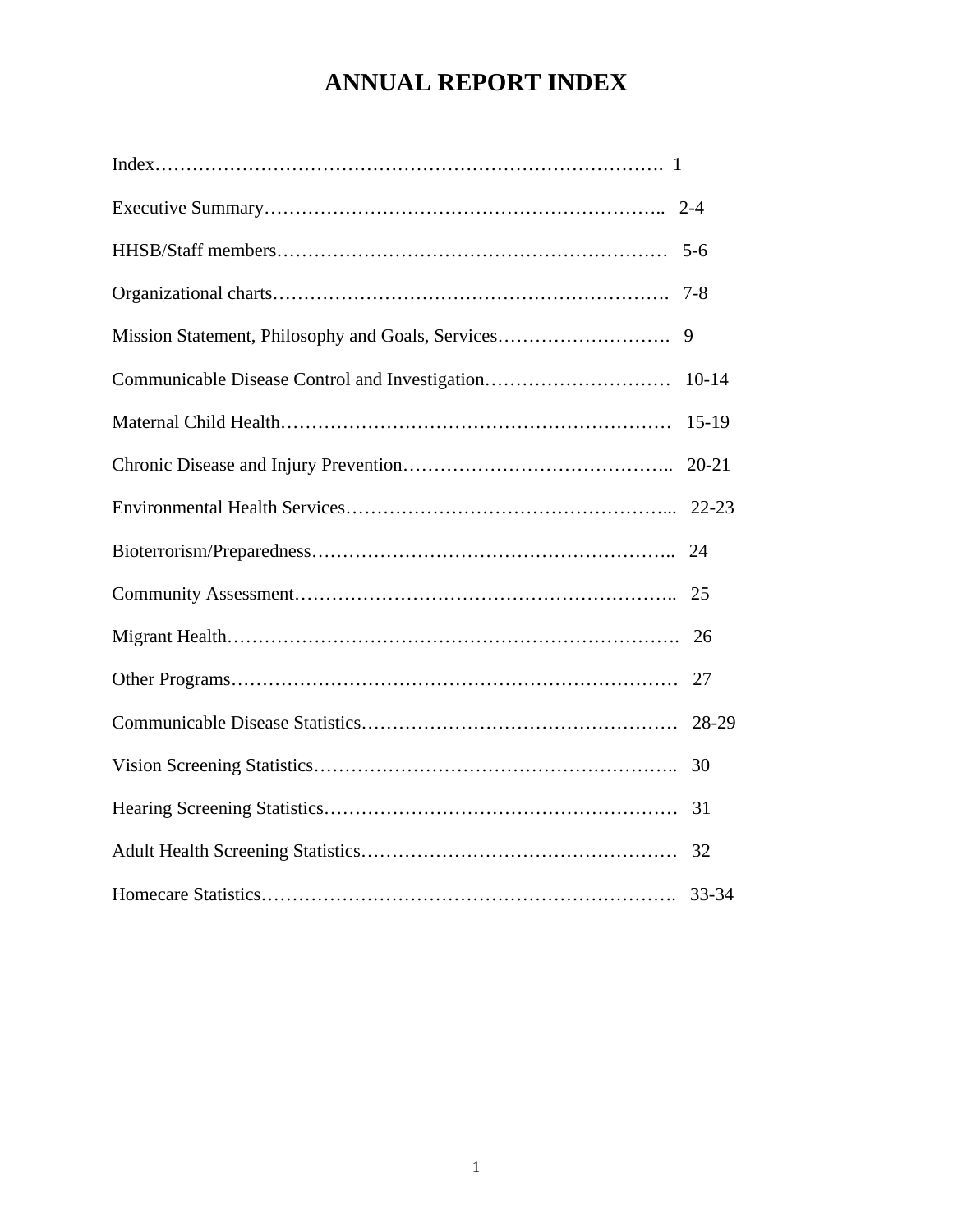# **2005 ANNUAL REPORT EXECUTIVE SUMMARY January 1 thru December 31 OZAUKEE COUNTY PUBLIC HEALTH DEPARTMENT TO THE HONORABLE BOARD OF SUPERVISORS OF OZAUKEE COUNTY, WISCONSIN**

Dear Ladies and Gentlemen,

Mission Statement: The Mission of the Ozaukee County Public Health Department is to prevent disease and to promote and protect the safety and health of all county residents. Introduction:

 I am pleased to present the 2005 Annual Report of the Ozaukee County Public Health Department. The Public Health Department has made significant efforts toward achieving its mission. This report celebrates the quality of services and commitment of staff, providers and community partners who have joined together to ensure that county residents benefit from public health interventions. Congratulations to everyone who has contributed to the well-being, safety and health of Ozaukee County residents.

 The following Executive Summary will provide highlights of 2005; the full report is available on the internet at http://www.co.ozaukee.wi.us/AnnualReports/2005/PublicHealth.htm Summary:

 This was a year of change at the Health Department. In August, a county reorganization was implemented which consolidated the Medicaid Personal Care Only services into the newly formed Human Services (HS) Department and our home care licensed portion was dissolved. Two full time RN's and five home health aide positions moved from the Health Department and joined the HS staff. The Board of Health was incorporated into the Health and Human Services Board, but the Health Department remained independent of the Human Services Department.

 The Wisconsin Department of Health and Family Services, Division of Public Health (DPH), formally reviewed the Health Department in July. It was determined by a state team that the Health Department meets the requirements of HFS 140.07(4) and maintained its Level II status, which remains in effect for up to 5 years. The last review conducted in 1999 that upgraded this department from a Level I has increased our grant allocations from the Division of Public Health.

 The Board of Health submitted a resolution to the County Board for the Health Department to become agents of the state for restaurant and facility inspections that was defeated.

 Ongoing problem-solving efforts to improve Ozaukee County's ability to be prepared for bioterrorism or a natural disaster are well underway. Mass clinics and Pandemic plans have been developed and continue to be a work in progress. The challenge is to build capacity for the worst-case scenario, which would be to vaccinate or dispense antibiotics to all county residents in two to three days. Other areas of planning include how to coordinate best practice in quarantine and isolation orders, how to address special needs populations, what to do in a blackout and how to effectively communicate with citizens, community partners and with each other. Progress that has been made is primarily due to coordination of the BT Project Manager hired in 2005; funded by the BT grant.

 Influenza season always brings new challenges in the distribution of vaccines, but after experiencing shortages last year, this year brought less problems. The Health Department successfully offered the vaccines to high risk individuals at public clinics and group homes the first few weeks in October. The CDC expanded vaccine availability to the general public after October 24th. Approximately 7,500 doses were administered with about 500 given free to lowincome families and children through vaccines provided by the Division of Pubic Health.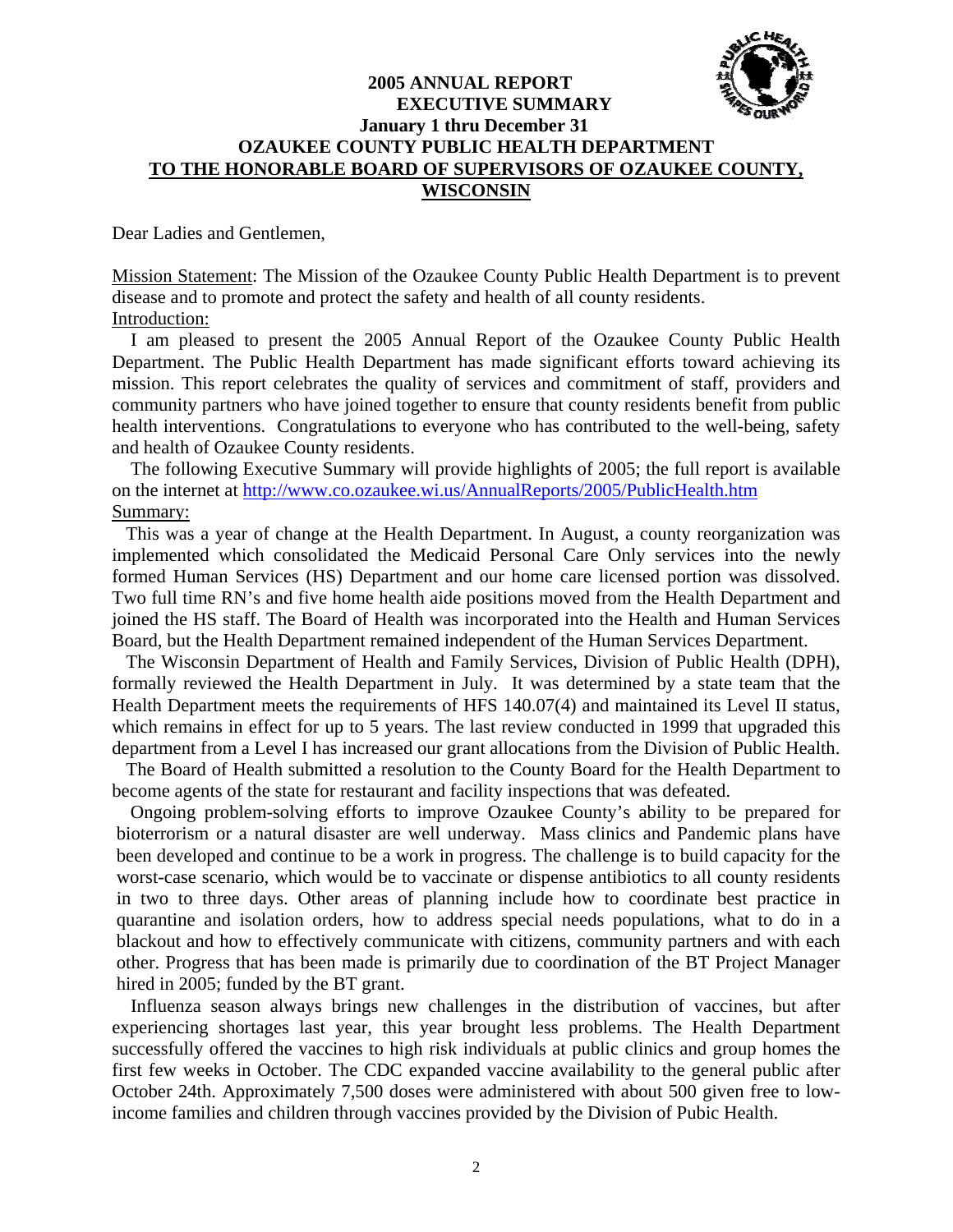The Wisconsin Public Health and Health Policy Institute published the "Wisconsin County Health Rankings" report for the third year. Ozaukee County was ranked number one for two years. This year we were ranked second healthiest, however, actual health status most likely has not changed, but rather this may be due to some fluctuation from year to year with revisions in methodology as the institute strives to improve the study. The full report is located on this web site: http://www.pophealth.wisc.edu/uwphi/research/mainRankingsPage.htm

 The Health Department, along with the Ozaukee Health Initiative, continues to address the County health priorities. To help determine how the community is currently addressing the priorities, 26 community partners were surveyed. Of those surveyed, 31% provide programs to address obesity, 54% have programs to reduce alcohol use; 58% drug use, 85% are a smoke-free facility, 69% provide health screenings and 15% address carbon monoxide detectors use.

# **OZAUKEE COUNTY HEALTH PRIORITIES 2002-2007**

Reduction in overweight / obese adults and children

Reduction in alcohol and drug use

Reduction in tobacco use and environmental tobacco exposure

Increase participation in preventative health screenings

Increase use of home carbon monoxide detectors

 The remainder of the summary addresses a few highlights from each core public health function.

COMMUNICABLE DISEASE CONTROL: WI PH statutes 251.05(2) and 252; HFS 140.04(b); 144; 145.

- 456 infectious diseases were investigated with 274 confirmed.
- 2004, Pertussis was a major challenge at 100 cases, 2005 rate slowed to 13 cases.
- Of the reported diseases in Ozaukee County; higher rates include: Campylobacter, Hepatitis C, Salmonella, Chlamydia, and Genital Herpes. Actual numbers are found in the full report.
- West Nile Virus continues to be identified in Ozaukee County through testing of birds. The first Ozaukee County human case was diagnosed in 2003, No human cases in 2004 or 2005.
- 31 animal bites were reported compared to 29 in 2004. One case of rabies identified in a bat.
- 141 Meningococcal vaccinations given to college students, travelers, and those entering the military. 473 doses of tetanus were administered at flu clinics; total of 659 given in 2005.
- Through grant support, the Immunization Program achieved 94.3% of two year olds completing their required vaccinations. This exceeds the Healthy People 2010 goal of 90%.
- To help address the increase in Pertussis cases (Whooping Cough), the National Immunization Program is providing a new vaccine for adolescents, Tdap (Tetanus, Diphtheria, and Pertussis). Adolescents accounted for the majority of increased cases.

• After age 65, Pneumonia vaccines are only required once. 270 vaccines were given in 2005 MATERNAL CHILD HEALTH: Chapter 253 of the WI Public Health Statutes, HFS  $140.04(1)(a)$ 

- As a second year grant outcome, children and families participated in one of 21 nutrition/health lifestyle educational activities provided by the Health Department to increase knowledge related to healthy food choices and the benefits of increased physical activity to help reduce childhood obesity.
- In order to address postpartum depression, through a grant, 90 postpartum women were screened for depression, 62 received 2 screenings, and 8 were referred to a physician for medical care.
- 323 Maternal Child Health visit sessions were made to families in Ozaukee County.
- 96% of Presumptive Eligibility enrollees began prenatal care in the first trimester.
- 51% of women referred began Prenatal Care Coordination Services in the first trimester.
- The WIC (Women, Infant, and Children) program distributed drafts that generated \$239,322.00 to be used at 12 contract vendors in the county and \$2,112 at Farmer's Market.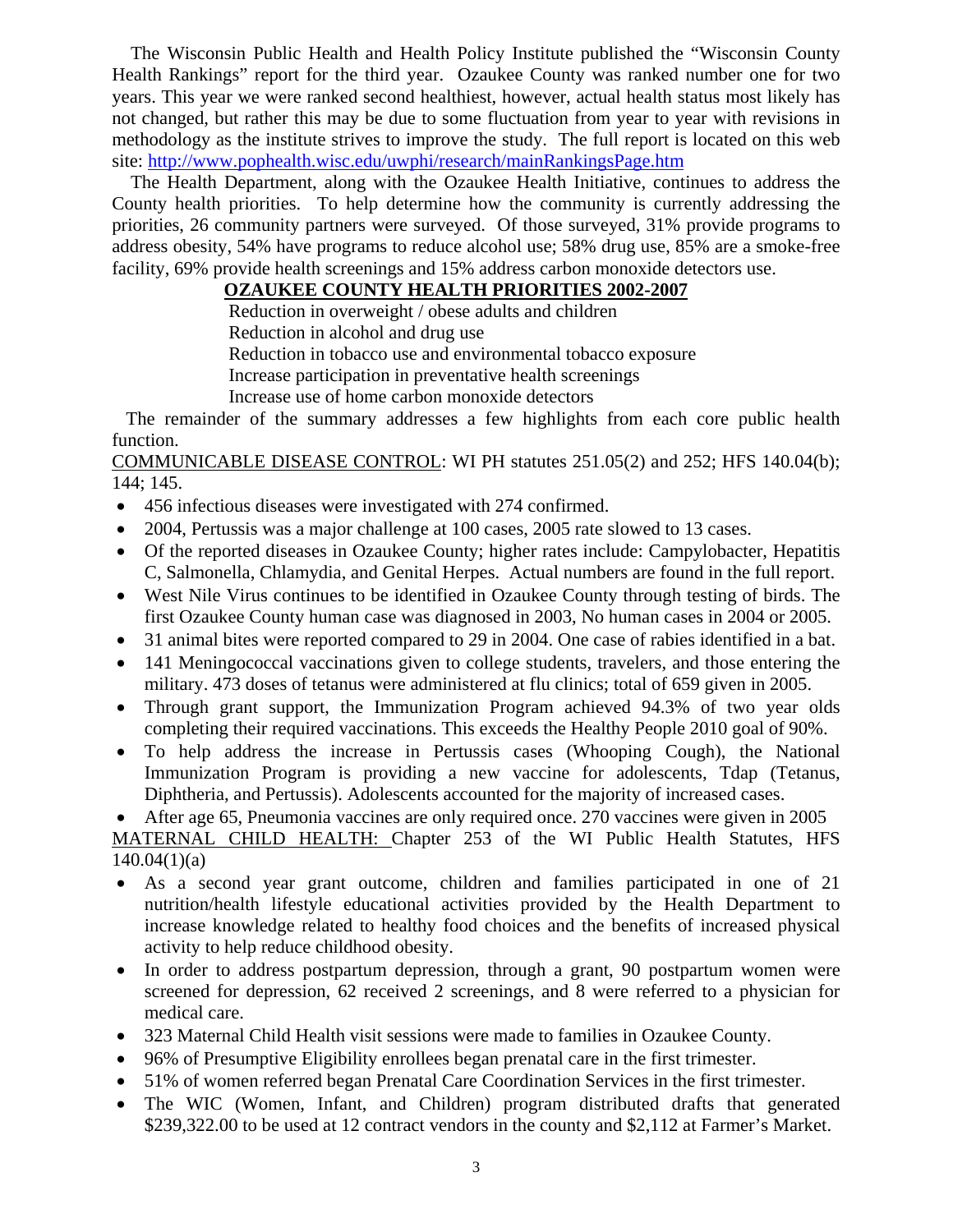- WIC served an average of 397 participants each month with 4,767 food packages issued.
- School health screenings: 1,717 students were screened for scoliosis, 8,646 for vision and 4,480 for hearing, 612 students were referred for medical follow up.

CHRONIC DISEASE AND INJURY PREVENTION: WI PH statutes 255;(2)(a)&HFS  $140.04(1)(c)$ 

- Screenings for prevention of chronic health problems include: blood pressure, near and distance vision, visual field analysis, hearing, diabetes, total cholesterol and HDL (good) cholesterol: 1,394 adults were screened and counseled, 343 were referred for follow-up medical care.
- 101 women participated in the Wisconsin Well Women program, 36 women had abnormal screenings and needed further evaluation and follow-up. Two women are now enrolled for treatment of breast cancer and one for cervical cancer.
- The Migrant Health program addresses health needs of migrant workers and their families. Services provided include health teaching, communicable disease follow up, assistance with scheduling medical care and coordination of care with other community agencies.
- Three primary physicians have generously participated in the Migrant voucher program to meet health needs of this population, Dr. C. Perez, Dr. S. Del Rosario, and Dr. R. Bauer.

ENVIRONMENTAL HEALTH: WI PH Statutes 254, 251.05(2) and HFS 140.04(1)(e) and (f)

- The Environmental Health Specialists addressed over 546 citizen environmental concerns. These concerns include housing and home safety, lead, indoor air quality (mold), food safety, drinking, pond and beach water quality, pest and animal control, sewage, solid and hazardous waste, radon, asbestos, West Nile Virus, occupational health, and emergency preparedness.
- The Beach Monitoring program continued at Lake Michigan. Sampling and testing was done Thursday-Monday for 16 weeks from May-September; supported through a DNR grant.
- By December of 2005, 15 homeowners and 10 rental units have safer home environments due to the Ozaukee County Housing Initiative HUD grants.
- 430 children were screened for lead poisoning in Ozaukee County, seven cases were found with high lead levels.

PUBLIC HEALTH NURSING AND HEALTH PROMOTION: WI PH Statutes 251.04(8) &HFS 140-04(1)(a); WI PH Statutes 251.05(2)(a) & 253.06 & HFS 140.04 (1)(c)

- The Ozaukee Health Initiative that consists of community health partners meets regularly to address the county's health priorities.
- Aurora Health Care completed the second round of community assessments for the region that includes Ozaukee County; results will be released in 2006.
- An April luncheon was given to honor volunteers who provided 1,766 hours of services.
- The Health Department maintains current health information and links on their web page. www.co.ozaukee.wi.us/departments/PublicHealth/index.html

**OZAUKEE COUNTY BOARD OF HEALTH**: WI PH Statutes 2512.03(1), 251.04(1)(2)7(5) The Board of Health met monthly in 2005 to set health policy for Ozaukee County residents. **Members include, Board Supervisors, Kathlyn M. Callen, Chair; Wanda J. Davies, Vice Chair; Kathy Geracie, Gerald E. Walker, Stanley T. Kulfan; Community Members; Lila Mueller, C. Perez, M.D., Grace A. Peterson, RN. Through County reorganization in May, the BOH was incorporated into the Health and Human Services Board; members include Board Supervisors; John Hilber, Chair; Kathy Geracie, Vice Chair; Kathlyn M. Callen, Joe Russell, Joe Dean, community members; Ron Yokes, C. Perez, M.D., Carol A. Lueders Bolwerk, RN, and Janice Klemz.** 

Respectfully Submitted, Glenda S. Madlom, Director / Health Officer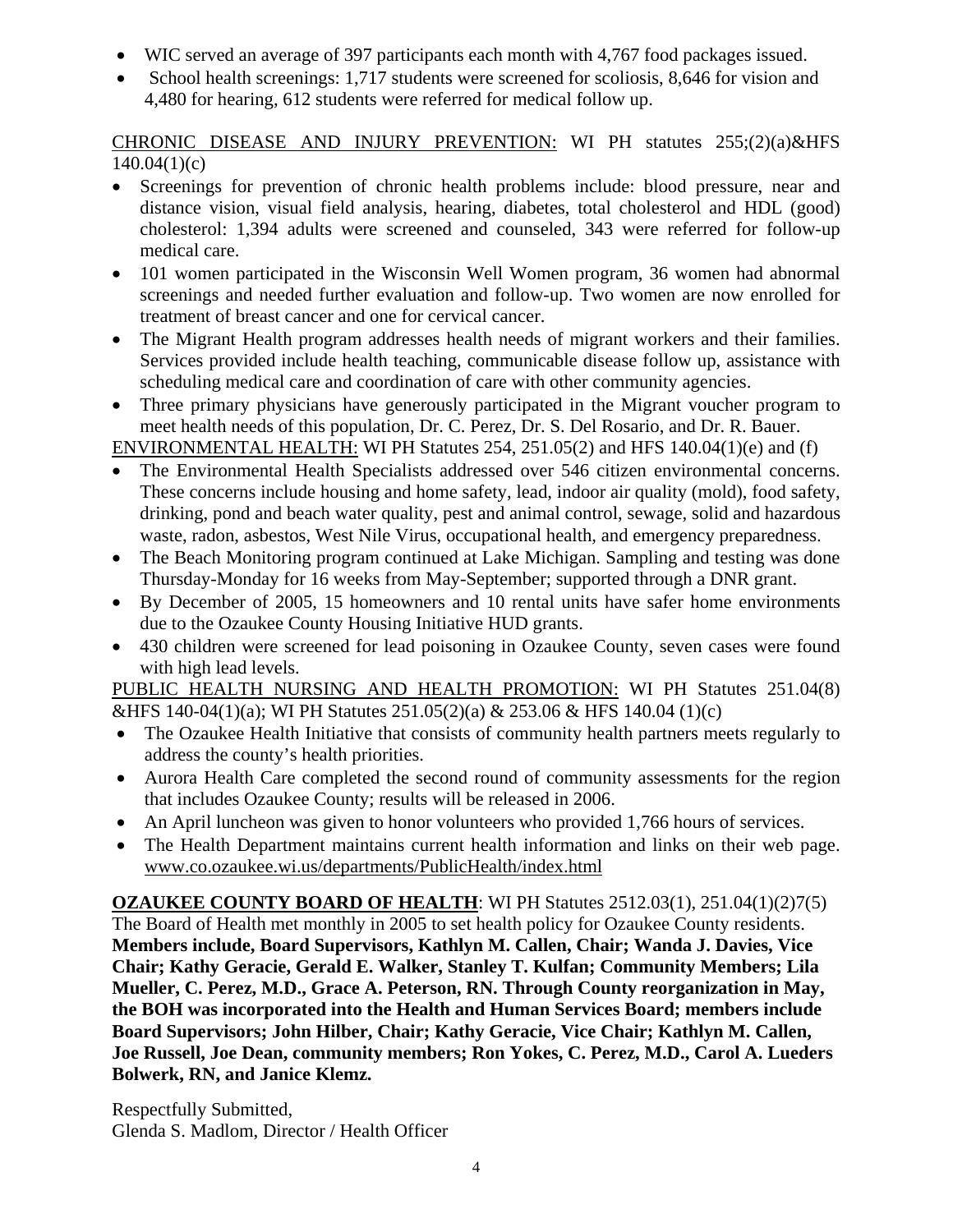# **OZAUKEE COUNTY PUBLIC HEALTH DEPARTMENT**

**May 9, 2005 through December 31, 2005** 

**CURRENT HEALTH AND HUMAN SERVICES BOARD MEMBERS**

John Hilber, Chairperson, County Board Supervisor Kathy Geracie, County Board Supervisor Joseph Russell, County Board Supervisor (August 2006) Kathlyn Callen, County Board Supervisor Joseph Dean, County Board Supervisor Stan Kulfan, County Board Supervisor Celestino Perez, MD, Medical Advisor Ron Yokes Janice Klemz Dr. Carol Lueders Bolwerk.

# **PUBLIC HEALTH STAFF:**

TCM\*

Testing

# **ADMINISTRATION:**

Glenda S. Madlom, RN, BS, BSN Director / Health Officer Mary B. DeLuca, RN, BSN Assistant Director / Deputy Health Officer Julie Sauer Administrative Service Coordinator PUBLIC HEALTH STAFF PROGRAM MANAGEMENT: Kathy Bleau, RN, BSN Communicable Disease Caralee Jacque, RN, BSN Immunization Program, Healthy Child

Jeannine Kitzerow, RN, BSN MCH<sup>\*</sup> / Scoliosis / Pre-K Screenings / CSHCN<sup>\*</sup> Jan Koeppen, RN, BSN Flu/Pneumonia/Hepatitis B / MCH team Diana Noack, RN, BSN Migrant Health, Lead, School Health Services Abbie Povletich, RN, BSN Adult Health Services / MCH team Debra Schmidt, RN BSN Prenatal Care Coordination / MCH team /P.E.\*,

Jane Schulz RN, BSN MCH team Donna Ubbink, RN, BSN Women's Health / Student Nurse Joanne Viesselmann, RN, BSN WIC<sup>\*</sup>, MCH team Daniel Ziegler, R.S. Environmental Health Specialist, Lead, Beach

Patty Ruth Bioterrorism Project Manager

# **CERICAL STAFF:**

Marsha Ingamells Office Assistant Mary Johnson Account Clerk Wendy Schwab Office Assistant Cindy Kapp Office Assistant / WIC

# **OTHER (Contracted):**

WIC: Carol Birkeland, Director/Registered Dietician Quad County Bioterrorism Consortium Staff: Kathy Riehle, Director; Ann Grundahl, Health Educator; Jennifer Evertson Epidemiologist: Medical Advisor: Celestino Perez, MD

\*MCH = Maternal Child Health \*CSHCN=Children with Special Health Care Needs  $P^*PE =$  Presumptive Eligibility \*TCM=Targeted Case Management \*WIC = Women, Infant, Children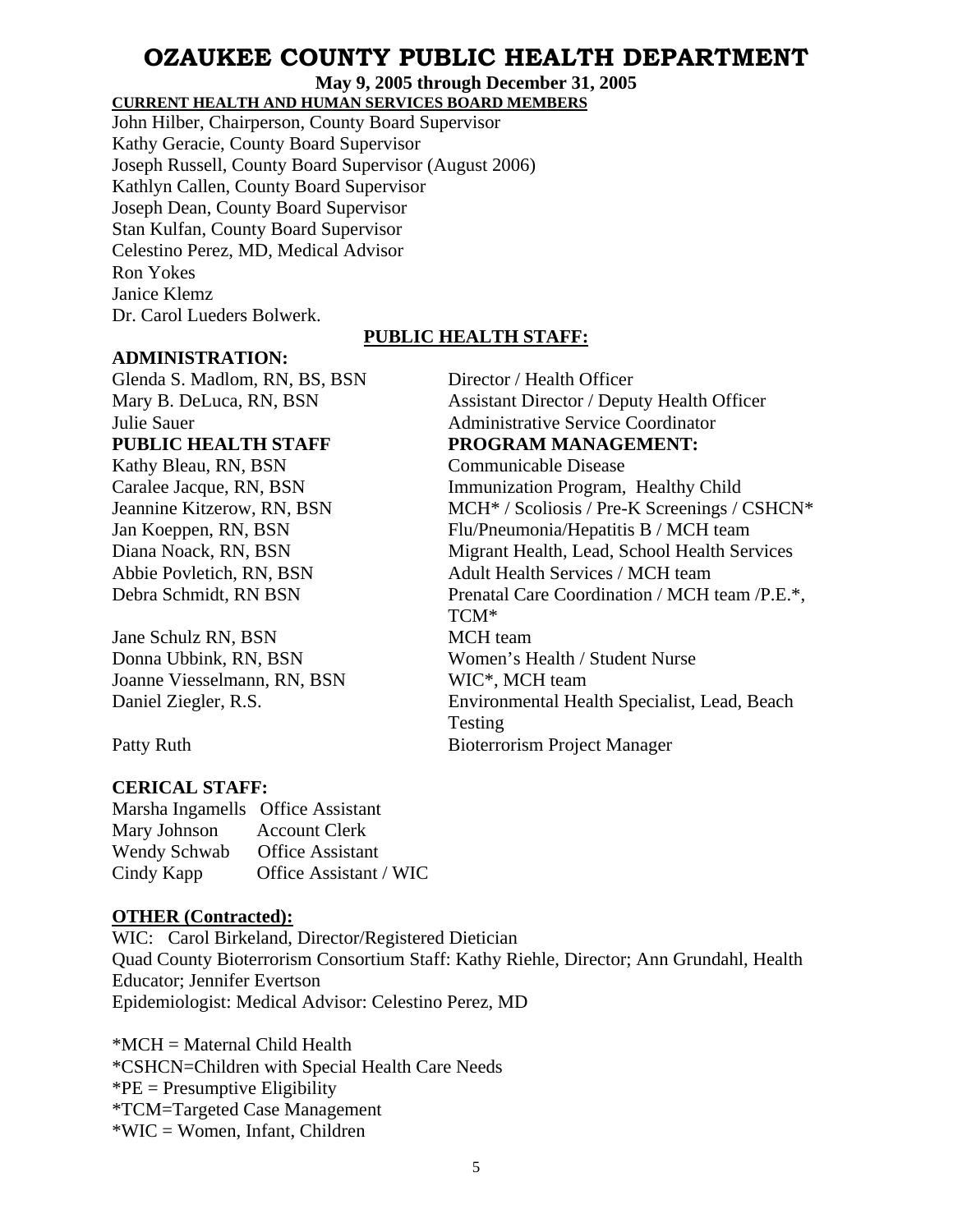# **OZAUKEE COUNTY PUBLIC HEALTH DEPARTMENT**

# **Through April 11, 2005 Through July 31, 2005 BOARD OF HEALTH MEMBERS****HOME HEALTH PROFESSIONAL**

Stan T. Kulfan, Vice Chairperson,CBS Janis Hayden, SMO, Infection Control Wanda Davies, County Board Supervisor Frank Peterson, Social Services Gerald Walker, County Board Supervisor Ralph Luedtke, Lasata, Chairperson Kathy Geracie, County Board Supervisor Joan Kojis, Community Programs Celestino Perez, MD, Medical Advisor Sharon A. Gilman, Aging Services Lila Mueller, CMC, BOH Secretary Lou Hefle, Pharmacist (Retired), Vice Grace Peterson, RN, Ph.D Chairperson

.

# **CBS – County Board Supervisor ADVISORY COMMITTEE**

Kathlyn M. Callen, Chairperson,CBS Kathlyn M. Callen, County Board Supervisor

#### **Staff members who transferred to Human Services effective August 1, 2005**

| Hor |
|-----|
| Hor |
| Hor |
| Hor |
| Hor |
| Hor |
| Hor |
|     |

ne Health Care Case Manager ne Health Care Case Manager me Health Aide ne Health Aide ne Health Aide ne Health Aide ne Health Aide

### **Staff that left Public Health in 2005 for other positions**

Jill Lackovick RN, BSN MCH/ Healthy Child Wellness Clinic Scott Vesely, R.S. Environmental Health Specialist, Bioterrorism

#### **Clerical staff retired in 2005**

Marilynn Martin Health Screening Technician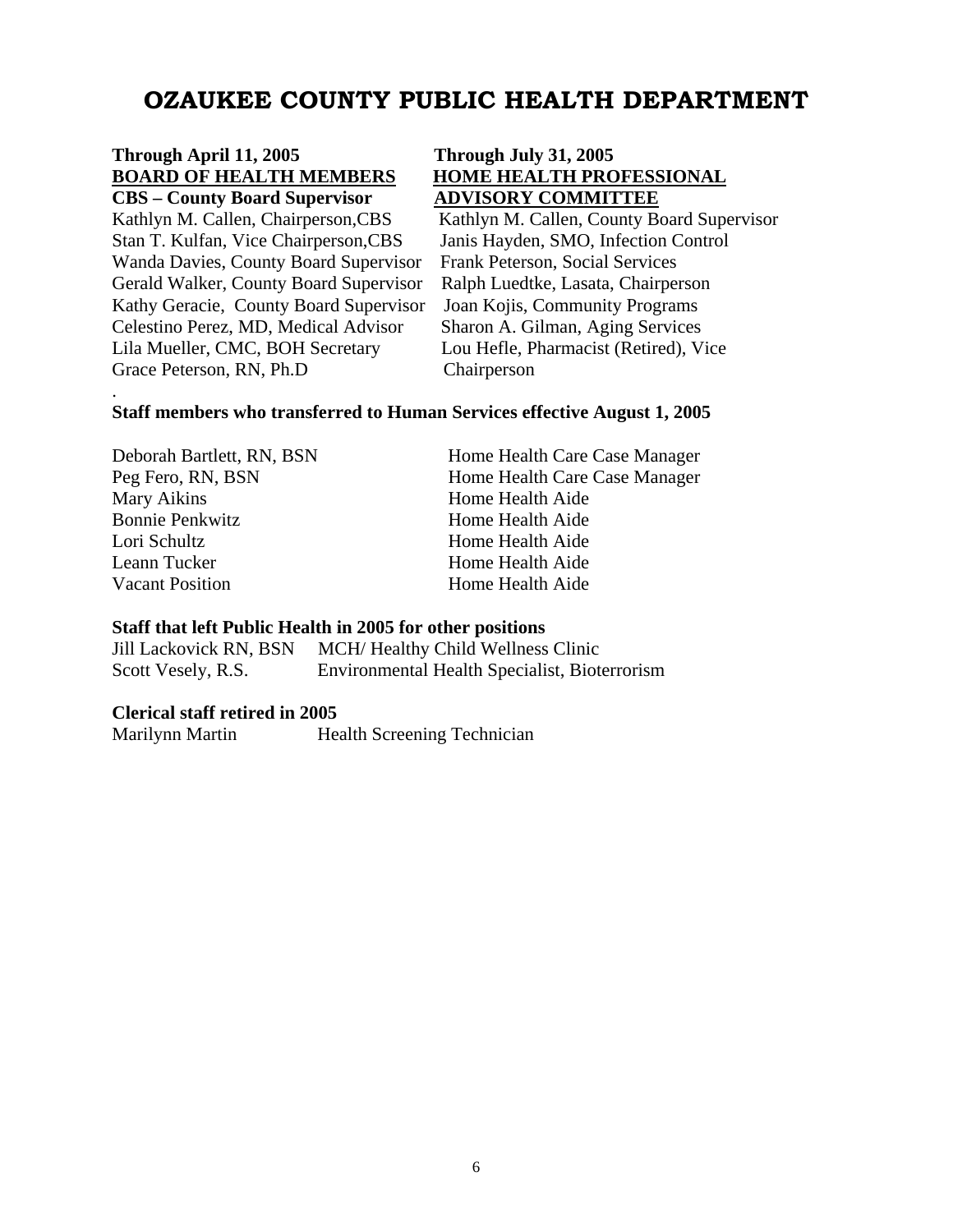# **Ozaukee County Public Health Department**



Gray boxes indicate contracted services/or grant funded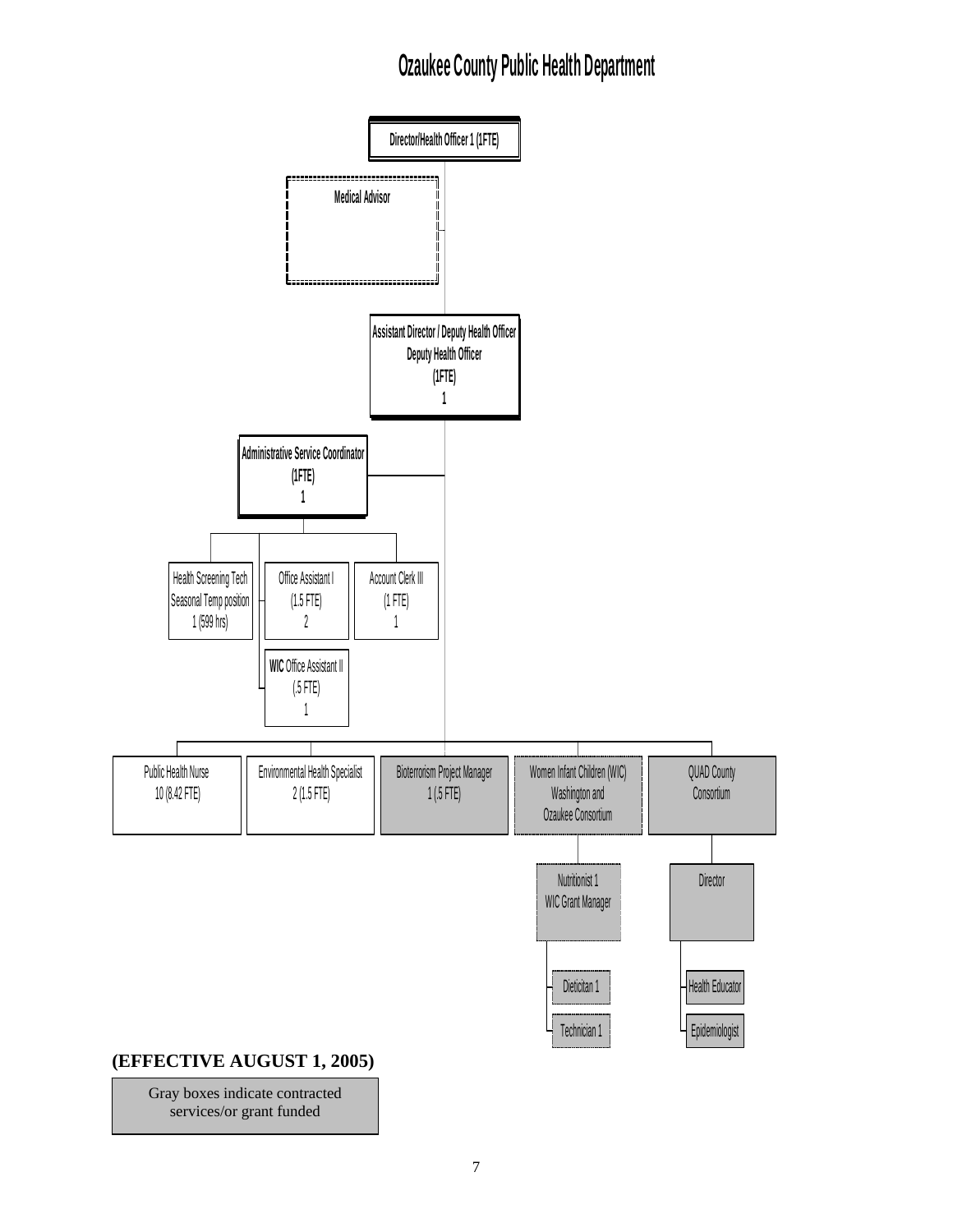# **Ozaukee County Public Health Department**



# **January 1, 2005 – July 31, 2005**

Gray boxes indicate contracted services/or grant funded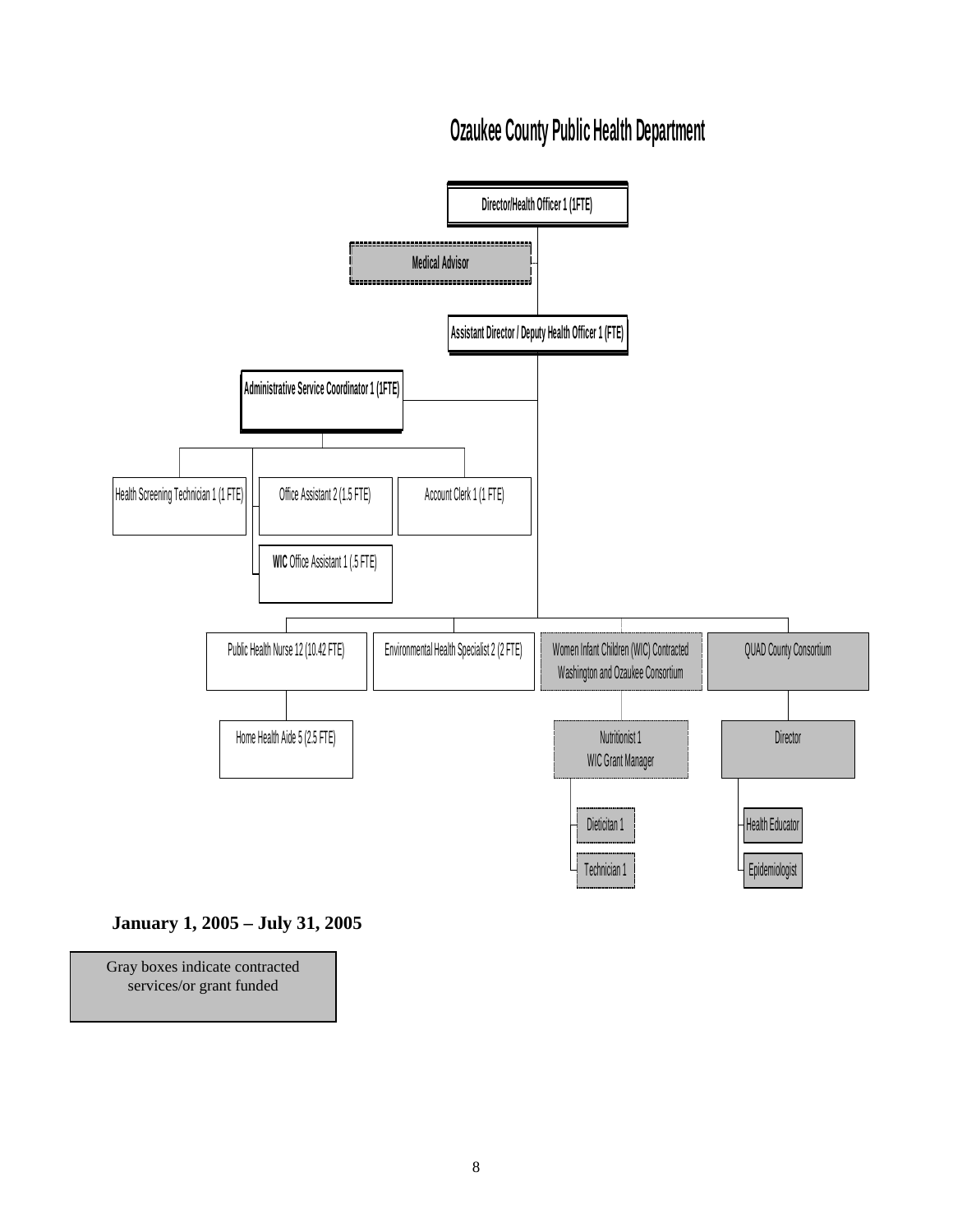# **MISSION STATEMENT**

# **The mission of the Ozaukee County Public Health Department is to prevent disease and to promote and protect the safety and health of all county residents**

# **PHILOSOPHY**

 Public Health services with a focus on the entire population include enforcement of health regulations, community health education regarding disease prevention, health promotion and community disease control activities. Services with a focus on sub-populations aim to improve the health status of that population in order to improve the health of all. Public health nurses have expertise in the collaborative interdisciplinary process of assessment, policy development, assurance activities, as well as health education and evaluation to promote healthy outcomes in a community. Health outcome indicators of public health nursing intervention include reductions in family violence, poor pregnancy outcomes, communicable disease, morbidity and premature mortality. Our cost-effective outreach, intervention and care coordination efforts result in disease prevention and health promotion. This is accomplished through managing and facilitating departmental and community efforts for the ongoing assessment of the community's health status, advancing a safe and healthful environment, promoting healthful behavior and providing or arranging for the provision of health services for the early diagnosis and treatment of disease and promoting an improved quality of life.

# **GOALS AND CORE FUNCTIONS OF PUBLIC HEALTH**

- 1. Community **ASSESSMENT** of health risk factors and disease indicators in the community.
	- a. Evaluate data to identify risks and patterns of morbidity and mortality.
	- b. Evaluate health behaviors and patterns that identify potential people at risk.
- 2. Development of **POLICIES** to reduce health problems.
	- a. Analyze assessment data to identify potential and actual health problems.
	- c. Collaborate with other community programs / services addressing identified health problems.
	- d. Develop health policies for the needs of children, families, groups and communities.
- 3. **ASSURANCE** activities to ensure implementation of policies at the service delivery level.
	- a. Monitor service delivery to achieve targeted health care outcomes.
	- b. Monitor access, utilization and appropriateness of health services for the community, including under-served and targeted populations.
	- c. Participate in systems building needs assessment and other programs to promote positive health outcomes for the community.

# **Wisconsin Twelve Essential Services for Local Public Health Include:**

- 1. Monitor health status to identify community health problems.
- 2. Identify, investigate, control and prevent health problems and environmental health hazards in the community.
- 3. Inform, educate and empower people about current and emerging health issues.
- 4. Mobilize community partnerships to identify and solve health problems.
- 5. Develop policies and plans that support individuals and community health efforts.
- 6. Enforce laws and regulations that protect health and ensure safety.
- 7. Link people to needed personal health services.
- 8. Assure diverse, adequate and competent workforce supporting public health systems.
- 9. Evaluate effectiveness, accessibility, and quality of personal and population-based health services.
- 10. Conduct research to seek new insights and innovative solutions to health problems.
- 11. Assure access to primary health care.
- 12. Foster the understanding and promotion of social and economic conditions that support good health.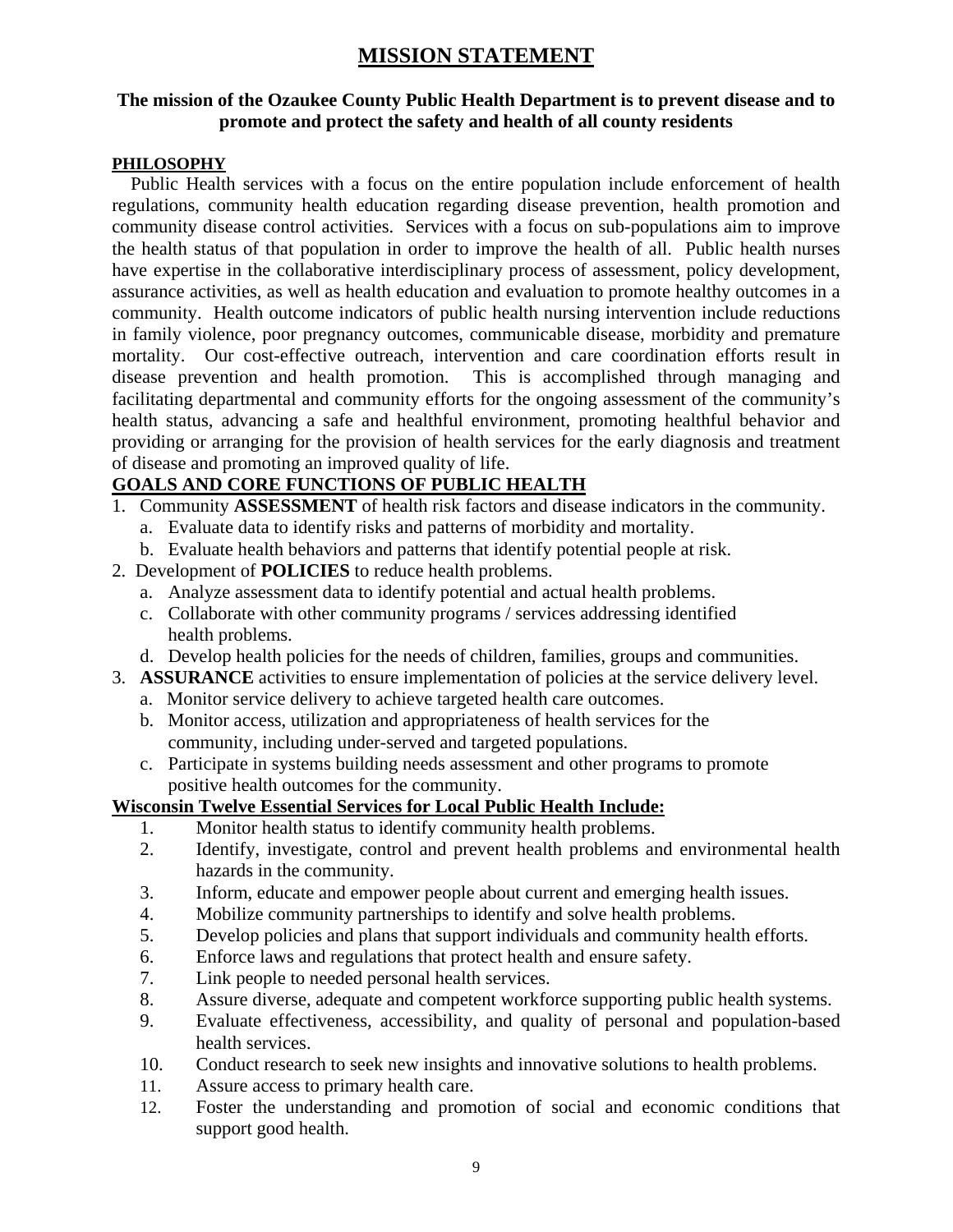# COMMUNICABLE DISEASE CONTROL AND INVESTIGATION

Chapter 252 of the Wisconsin Statutes and HFS 140 and 145

#### **IMMUNIZATION PROGRAM AND CLINICS:**

 The immunization program, through grant support, reached a vaccination coverage level of 94.3%. These children aged 2, served by the Health Department, have received all childhood vaccinations. This grant objective has been a continuing goal since 1997 and has improved each year since inception, with annual review using the CDC CASA (Clinical Assessment Software Application) program and continuing review using the Wisconsin Immunization Registry (WI) program. The goal of healthy people 2010 is for 90% of children aged 2, to be completely vaccinated. The Health Department has achieved their objective for 2005 to reach the 90% level for those clients in the 2-year old age group. To maintain this high level of coverage, the Health Department partnered with area physicians and the county WIC program to document all doses of vaccines given to our clients by comparing and combining individual vaccine records into the (WIR). The registry, utilized by the department since August of 2000, has continued to improve levels of complete records and decrease chances of duplicate immunizations being provided. Each year, county and statewide, medical providers have signed on to use the WIR enabling the public and private sector providers to increase their ability to share and use the new data.

A sincere thanks also goes to the Mequon Police Department, for use of their building for some of our monthly clinics. At each of the regularly scheduled immunization clinics, vaccines for all ages were offered. Immunizations were also provided in public and worksite Adult Health Screenings, Healthy Child Wellness Clinics, Flu/Pneumonia clinics, WIC clinics, and special university and school clinics.

The Meningococcal vaccine campaign continued strong at many of our county school districts. In cooperation with the area high schools, letters and information were disseminated to high school seniors, in spring of 2005, to promote Meningococcal vaccination for those attending college. The newspaper advertising was issued several times during the year to encourage vaccination of both college-aged and 11-12 year old. Early in 2005, the new Menactra™ vaccine was available offering students and parents more vaccine options. By years end, the health department provided a total of 111 meningococcal vaccinations to those attending college, traveling to endemic areas or entering the military.

The National Immunization Program has indicated that health departments will now be provided with the new Tdap (Tetanus, Diphtheria, Pertussis) vaccine for adolescents. A dose of this vaccine is recommended and preferred at 11-12 years old, but all adolescents 11 through 18 years of age should get one booster dose of this vaccine. All further booster doses will continue to be Td (Tetanus, Diphtheria). With the rise in pertussis cases in the last two years across the country, this vaccine was developed to reduce the amount of cases in adolescent children. Adolescents accounted for more than 8,000 cases nationwide with up to 2 in 100 hospitalized or having complications. Ozaukee County Health Department received its first shipment of Tdap in December 2005.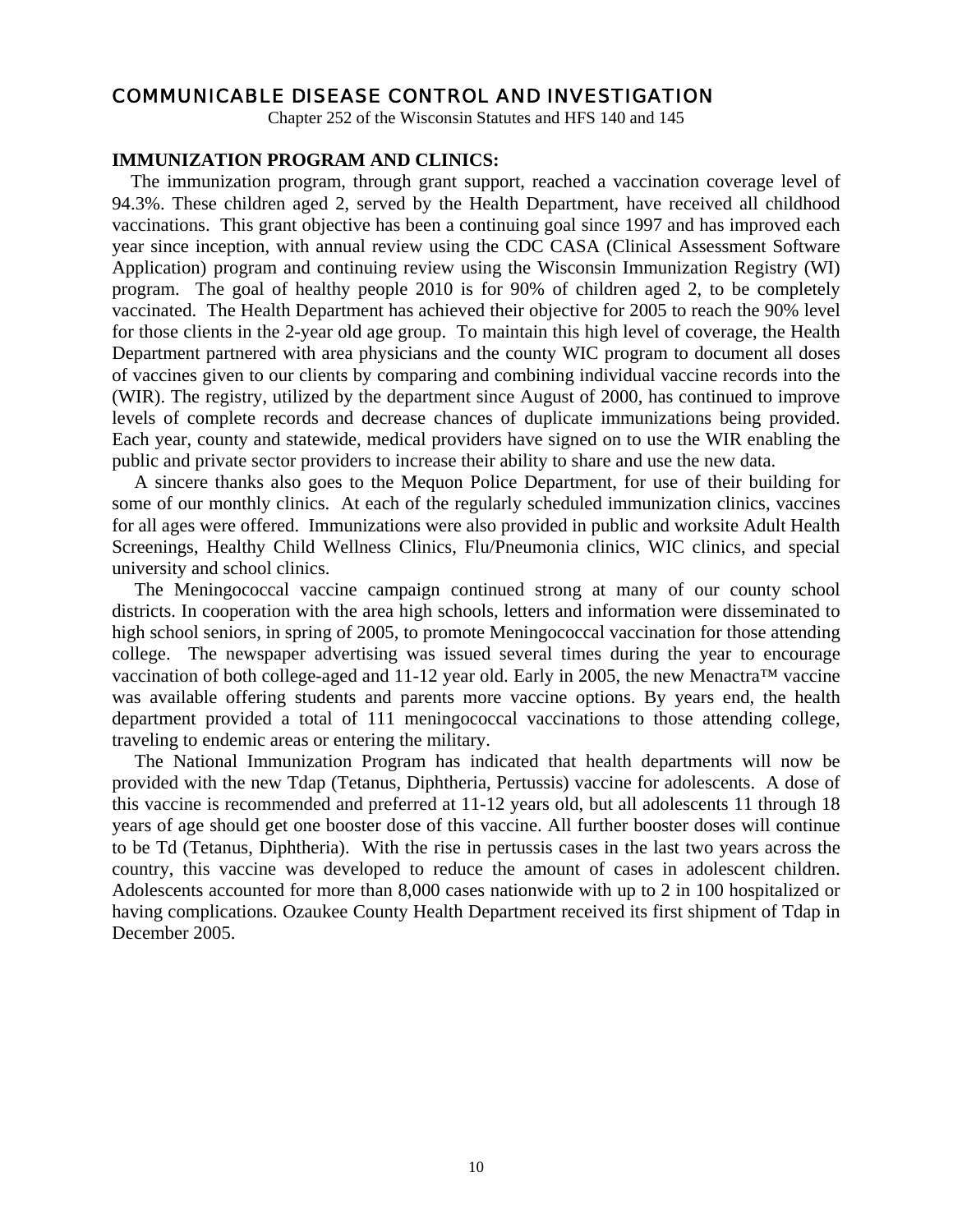| The following table indicates the number and kinds of vaccine administered: |
|-----------------------------------------------------------------------------|
|-----------------------------------------------------------------------------|

| <b>Vaccine Type</b>      | 2004  | 2005           | <b>Increases/Decreases</b> |
|--------------------------|-------|----------------|----------------------------|
| <b>Injected Polio</b>    | 231   | 229            | $-2$                       |
| <b>DTaP</b>              | 305   | 280            | $-25$                      |
| Td                       | 388   | 659            | $+271$                     |
| Tdap                     |       | $\overline{4}$ | $+4$                       |
| <b>MMR</b>               | 186   | 168            | $-18$                      |
| Hib                      | 22    | 27             | $+5$                       |
| Hib/Hep B                | 134   | 112            | $-22$                      |
| Hepatitis B $(0-19$ yrs) | 73    | 53             | $-20$                      |
| Hepatitis $A - A$ dult   | 81    | 116            | $+35$                      |
| Hepatitis $A - Child$    | 17    | 75             | $+58$                      |
| Meningococcal            | 111   | 141            | $+30$                      |
| Pneumococcal             |       |                |                            |
| Conjugate (Prevnar)      | 157   | 215            | $+58$                      |
| Typhoid                  |       | 74             | $+74$                      |
| Varicella(Chicken Pox)   | 109   | 63             | $-46$                      |
| <b>TOTALS</b>            | 1,814 | 2216           | $+402$                     |

|                      | 2004 | 2005 |
|----------------------|------|------|
| <b>TB Skin Tests</b> | 348  | 319  |

|                                                              | <b>Clients</b><br>Served 2005 | <b>Immunizations</b><br>Given in 2005 | <b>% Change of Immunizations</b><br>Given from 2004 by site |
|--------------------------------------------------------------|-------------------------------|---------------------------------------|-------------------------------------------------------------|
| <b>Mequon Site:</b>                                          | 127                           | 241                                   | $+18%$                                                      |
| <b>Port Washington:</b>                                      | <b>300</b>                    | 745                                   | $-36%$                                                      |
| <b>Office:</b>                                               | 435                           | 798                                   | $+72%$                                                      |
| <b>Other Sites:</b><br>(Work sites, Health Screenings, etc.) | 887                           | 1000                                  | $+91%$                                                      |

| <b>School Immunizations</b> | Audit 12/31/2004            | Audit 12/31/2005            |
|-----------------------------|-----------------------------|-----------------------------|
| Cedarburg                   | 99.55% Completely Immunized | 99.75% Completely Immunized |
| Grafton                     | 98.69% Completely Immunized | 98.17% Completely Immunized |
| Mequon-Thiensville          | 99.44% Completely Immunized | 99.11% Completely Immunized |
| Northern Ozaukee            | 98.97% Completely Immunized | 99.88% Completely Immunized |
| Port Washington             | 99.89% Completely Immunized | 99.21% Completely Immunized |
| -Saukville                  |                             |                             |

#### **ADULT IMMUNIZATIONS:**

 Public Health was able to offer tetanus/diphtheria (Td) and pneumococcal vaccines at our flu clinics. The numbers have increased over the last year because we received the flu vaccine early and were able to have more open flu clinics, as well as offer these vaccines in industries. Overall, throughout the year we gave 659 Td vaccines (473 of those were given at the flu clinics) and 270 Pneumonia vaccines.

 The Public Health Department continues to offer Adult Hepatitis B vaccine to personnel who may be at risk for exposure to Hepatitis B. These could be individuals with the police departments, fire departments, schools and safety team members in industry, as well as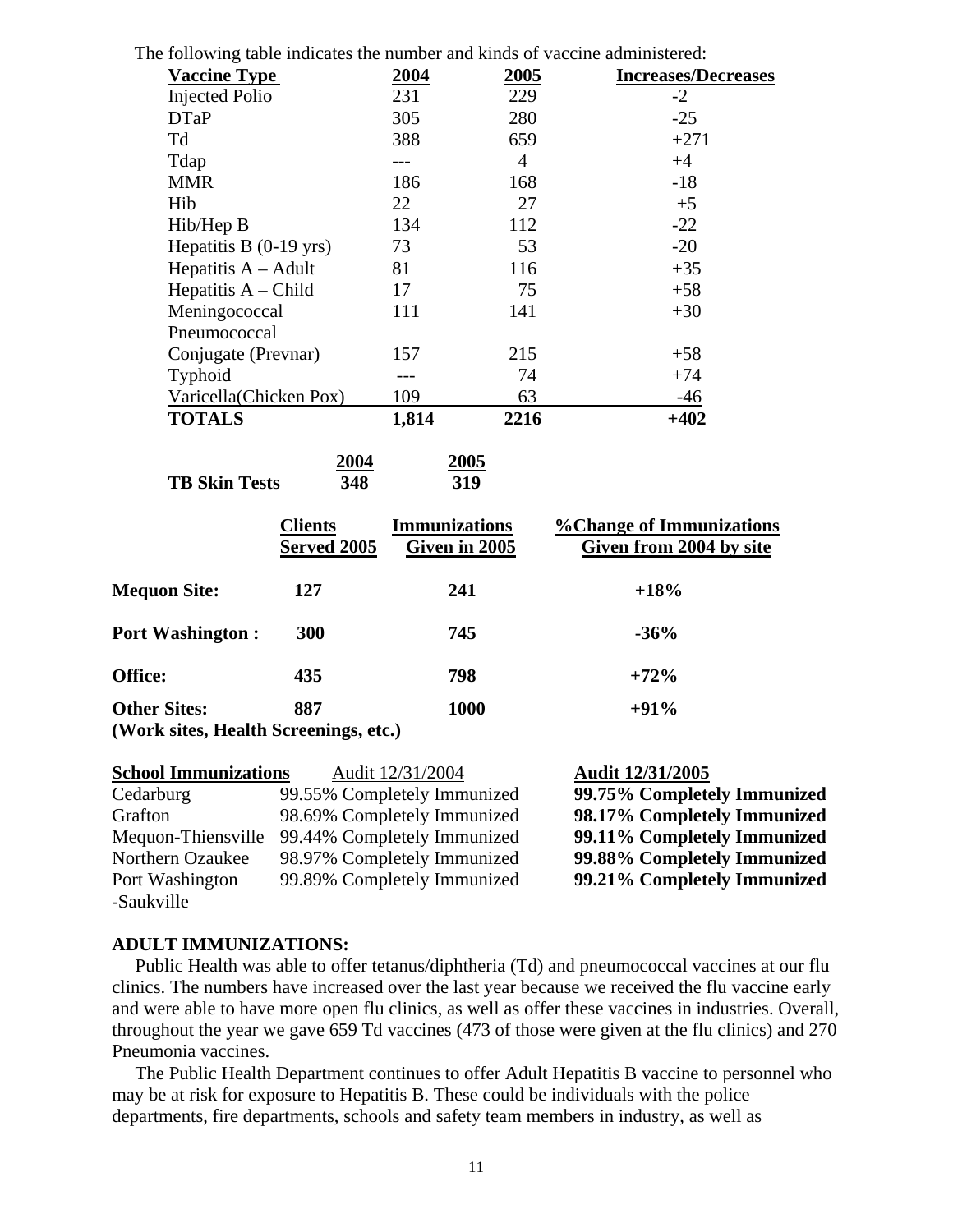individuals who may be traveling to areas where Hepatitis B may be a risk. We gave a total of 199 adult Hepatitis B vaccines this year. The numbers of this vaccine given has been gradually decreasing yearly because the vaccine is now required for all infants and school age children. The infant/children Hepatitis B program has now been in effect since 1993. This gives most young adults Hepatitis B protection.

### **COMMUNICABLE DISEASE INVESTIGATIONS: (Exhibit I)**

 Communicable disease control is a major function of the Public Health Department, as required by state statutes. Approximately 80 different diseases are mandated as reportable to the local public health department for investigation and follow-up. The focus of the health department investigation is to stop the transmission of the infectious disease. The first priority is to take whatever actions are needed to prevent spread from the infected individual to others in the community. Efforts also involve attempts to locate the source of the infection and to identify any outbreaks or community wide increases in illness.

In 2004, pertussis (whooping cough) was a major challenge for communicable disease investigation and follow-up, with Ozaukee County identifying 100 reported cases. In 2005, the rate of diagnosed cases of pertussis slowed considerably, with a total of 13 cases. Because it is quite contagious, diagnosed individuals are kept in home isolation until they are no longer infectious, and those who were in close contact with them are given recommendations for treatment or symptom monitoring.

Although pertussis vaccine is one of the routine childhood immunizations, it is not used after age six, and immunity wanes after several years. The majority of recent cases are being seen in adolescents. A safe and effective pertussis vaccine for adolescents and adults became available in late 2005 and should assist in decreasing the rates of pertussis disease in the future.

Intestinal infections that can be caused by such organisms as E.Coli 0157, salmonella, campylobacter, cryptosporidium, and giardia continue to be reported. An important piece of any investigation into these illnesses is evaluating whether the person is involved in a high-risk occupation (such as food handling, day care, or health care) and to take measures to protect the public from possible exposure and infection.

Please review Exhibit I for statistical data.

#### **TURBUCULOSIS PREVENTIVE TREATEMENT PROGRAM:**

 Tuberculosis can pose a major public health threat. The health department investigates and does follow up on all suspected cases until they are proven to be free of TB.

 There was one case of active tuberculosis (TB) reported in 2005. The infection was not in the lungs, and thus was not easily communicable, so did not cause a high risk of transmission. There were also two cases that were evaluated and found to be inactive TB from previous infections.

 The Public Health Department also provides medication for latent TB infection to persons who may have a positive skin test, but have negative chest x-rays and do not have active tuberculosis. These individuals show signs of exposure to TB, but have not developed infectious cases. In order to prevent them from going on to active disease in the future, six to twelve months of medication is often prescribed by the physician. The medication is supplied by the Wisconsin Division of Public Health to the Ozaukee County Public Health Department at no cost to the client. The medications are then issued to the client on a monthly basis. At medication pick up, the public health nurse evaluates for compliance and side effects at each visit.

 Tuberculin Skin testing is offered on both a routine and a post-exposure basis throughout the year. The nurses also provide education on tuberculosis prevention and treatment.

#### **ANIMAL BITES/RABIES TESTING:**

 Some animal bites pose the potential to transmit rabies to humans. When such cases are identified, the animal may need to be tested for rabies. The testing is performed at the Wisconsin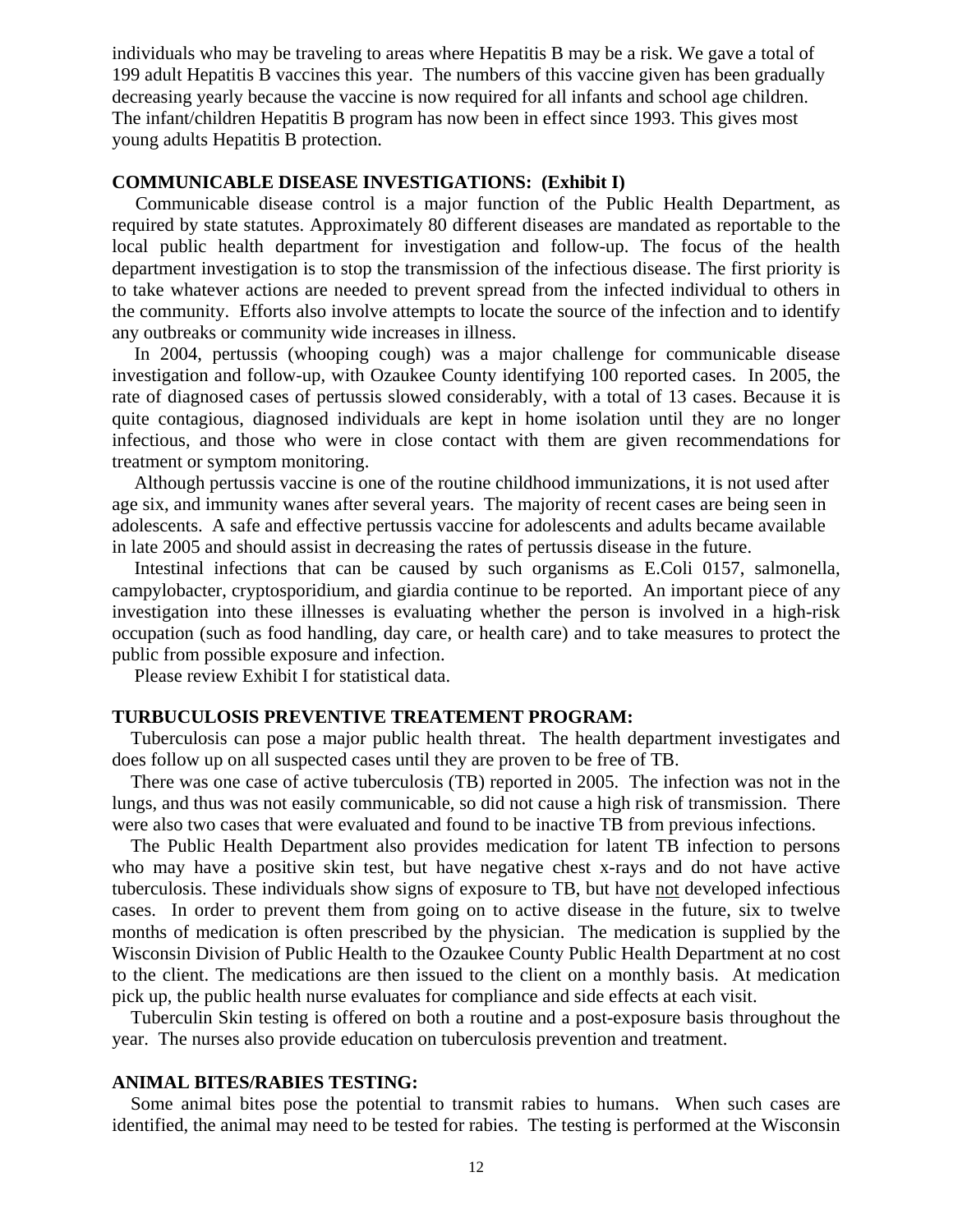State Lab of Hygiene in Madison. The Ozaukee County Public Health Department's role is to assist in coordinating the testing with local animal control officers, local veterinarians, and the lab. A nurse also contacts the bite victim, and offers recommendations about appropriate medical follow-up, and updating vaccines. In 2005, only one animal tested was positive for rabies. That case was identified in a bat.

|                     | 2005           | 2004           | 2003           |
|---------------------|----------------|----------------|----------------|
| Cat                 | 11             | 13             | 22             |
| Dog                 | 7              | 10             | 10             |
| Cow                 | 0              | 0              | 1              |
| Horse               | 0              | 0              | 1              |
| Donkey              |                | 0              | $\overline{0}$ |
| <b>Bat</b>          | $*7$           | $*2$           | 3              |
| Raccoon             | 0              | $\overline{2}$ | $\overline{2}$ |
| Woodchuck           | 0              | $\theta$       | 1              |
| Goat                |                | $\overline{0}$ | 0              |
| Llama               | 1              | $\overline{0}$ | 0              |
| Rabbit              | $\overline{2}$ | $\overline{0}$ | $\overline{0}$ |
| Chipmunk            | 1              | $\theta$       | $\overline{0}$ |
| Prairie Dog         | 0              | 1              | $\theta$       |
| <b>Sugar Glider</b> | 0              | 1              | 0              |
|                     |                |                |                |
| Total               | 31             | 29             | 40             |

#### **Animals Tested for Rabies**

\*One bat was positive for rabies

# **HIV PARTNER REFERRAL PROGRAM:**

 The Ozaukee County Public Health Department is notified of anyone who is newly diagnosed with HIV infection. The public health nurse contacts those individuals and assists them in identifying anyone who may have been exposed to their infection. Those exposed persons are then notified of possible exposure to HIV and are counseled to get tested and on risk reduction. Strict confidentiality is maintained throughout all aspects of these investigation follow-ups.

#### **INFLUENZA AND PNEUMONIA PROGRAM:**

 The Ozaukee County Public Health Department received most of the flu vaccine early enough this year, to dispense the vaccine to individuals who were at high-risk and later to the general population. Over the course of the flu season we received our full order of inactivated flu vaccine which was seven thousand (7,000) doses. We were able to provide vaccine to individuals in group homes, senior meal sites, industries, and open clinics throughout the community as well as at the office of the Public Health Department.

 Because some of vaccine manufacturers produced their product late in the flu season, the State of Wisconsin Department of Health & Family Services provided our agency with 200 doses of free inactivated flu vaccine for individuals who could not afford the cost of the vaccine. We were able to use this vaccine for clients at the Community Health Free Clinic at St. Mary's Hospital, at WIC clinics and the office of the Public Health Department.

 Because St. Mary's Hospital Ozaukee did not receive their vaccine at the appropriate time, the Public Health Department was able to provide 300 doses of our flu vaccine to them. Some of the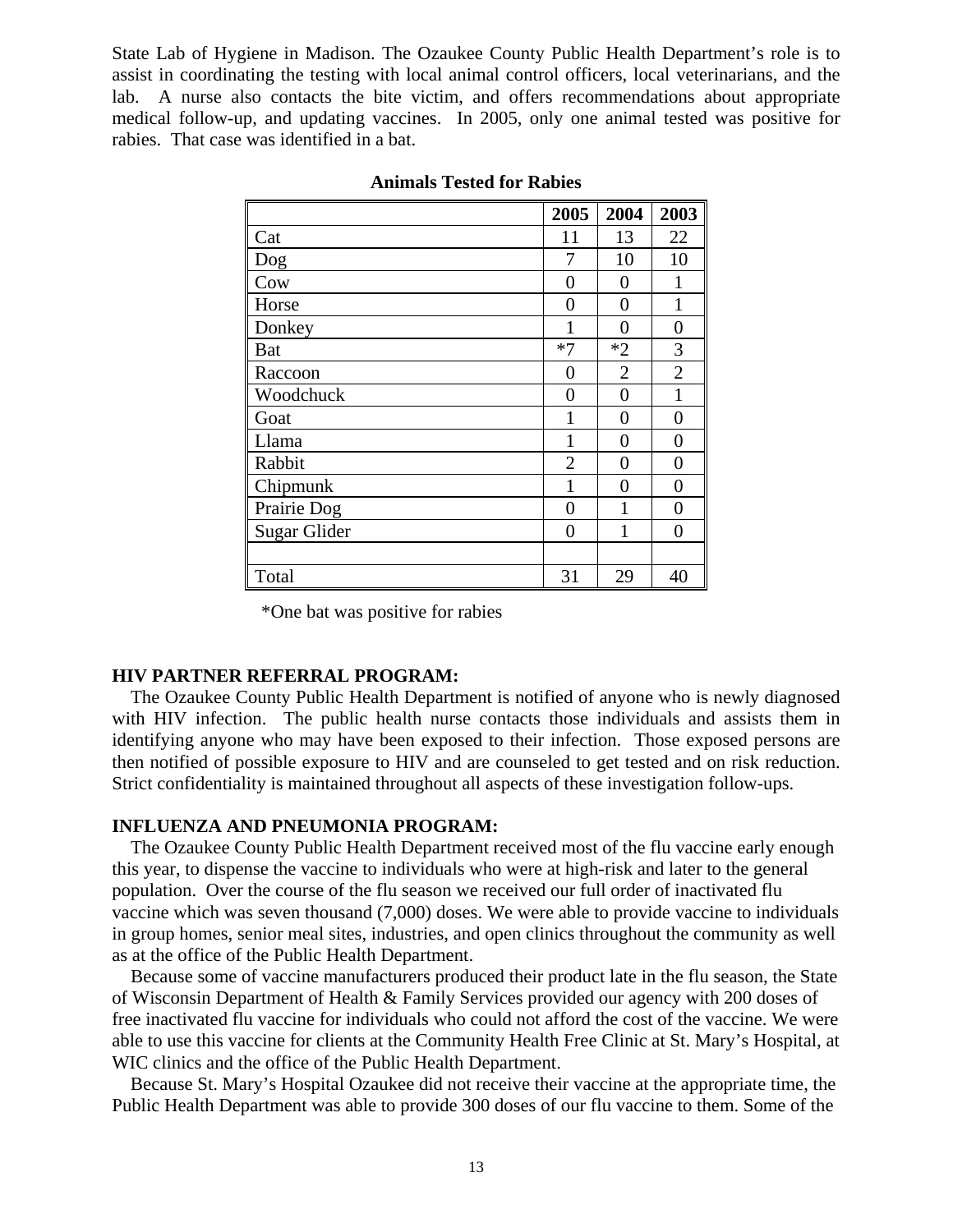doctor's offices throughout the county did not receive their flu vaccine; therefore they sent their clients to our clinics for the vaccine.

 The State of Wisconsin Department of Health and Family Services also provides the Health Department with flu vaccine for eligible children 6 months thru the age of eighteen (18) through the Vaccine for Children (VFC) program. We received five hundred doses of this flu vaccine. These vaccines were provided for any Ozaukee County resident who could not afford to cover the full cost of the flu vaccine.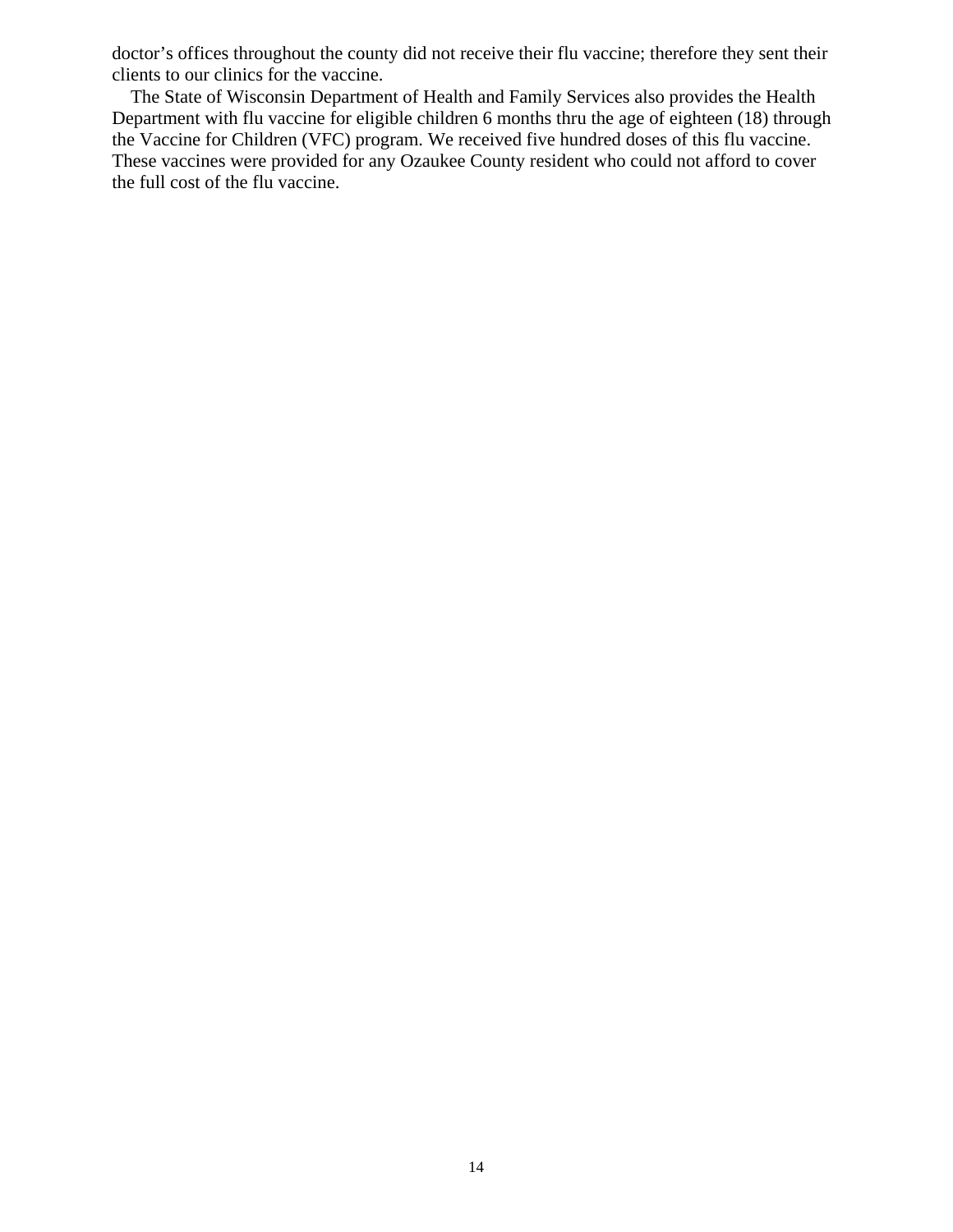# **MATERNAL CHILD HEALTH**

Chapter 253 of the Wisconsin Public Health Statutes

### **MCH POSTPARTUM DISCHARGE PROGRAM:**

 The Ozaukee County Public Health Department's Maternal Child Health Program has continued to emphasize collaboration with community agencies in the year 2005 in an ongoing effort to strengthen families in Ozaukee County. We assist uninsured, presumptive eligibility pregnant women, postpartum women and families to gain access to medical services and followup.

 The Postpartum Discharge Program collaborates with Columbia-St. Mary's-Ozaukee Hospital and other surrounding county hospitals for the purpose of promoting a smooth transition from hospital to home. Newly delivered mothers who have requested a contact will receive a phone call from a public health nurse to assess questions or concerns. If concerns are identified during the screening a free home visit is offered. This service is available to anyone who lives in Ozaukee County. The majority of the referrals are first-time moms or those who are having difficulty breastfeeding. All families are given an educational packet that provides information and community resources. They are also offered a monthly mailing of parenting the first year and a bi-monthly mailing for parenting the second and third year. This is accomplished through the collaboration of the Ozaukee County Public Health Department and the UW Extension office. This information is also available on-line at www.uwex.edu/ces/flp/parenting if families have computer access. Family Preservation and the Cedarburg Junior Women's Club gave financial assistance to purchase the educational materials. The feedback from families as well as health care providers and hospital staff has continued to be very positive.

#### **CHILDREN AND YOUTH WITH SPECIAL HEALTH CARE NEEDS:**

 The Children and Youth with Special Health Care Needs (CYSHCN) project is through the Division of Public Health–WI Maternal and Child Health Program. The target is families with children ages 0-21 yrs. with special health care needs. The long-range goal is to better coordinate delivery of resources at the local level. Ozaukee County Public Health Department continues to work closely with grant administrators through Children's Hospital of Milwaukee. This is the 1st year of the second 5-year grant cycle. The most frequently seen diagnosis in 2005 continued to be that of prematurity and low birth weight. Surrounding hospitals referred many of these infants. Early intervention and referral to specialty services is the key in helping these families make a successful transition from hospital to home. Public Health, Human Services, and Port Washington-Saukville school system provided a countywide resource night for all families. **In 2005, 32 clients were served. 26 received referral and follow-up. 6 were followed under case management.** 

## **MCH CONSOLIDATED GRANTS:**

 In 2005, the MCH program identified two objectives that address health priorities in Ozaukee County. The first objective was in the area of childhood obesity. The Community Assessment of 2002-2003 showed our county shares in the nationwide epidemic of childhood obesity. In 2005, the program was updated to include the new guidelines put out by the U.S. Food and Drug Administration. The program was designed to educate groups of families with children ages 3-17 on the food pyramid, fast food, healthy food choices, label reading, and the importance of increased physical activity. This year the nutritional program was offered again to continue to motivate change in lifestyle and behaviors in our adult and child population. **In 2005, Ozaukee County Public Health presented 21 nutrition/healthy lifestyle educational activity sessions.** 

 The second objective was in the area of postpartum depression. Depression is a major public health problem affecting 10% to 15% of all women and can affect up to 28% of women living in poverty. The CES-D (center for Epidemiological studies-Depression) was the tool that was used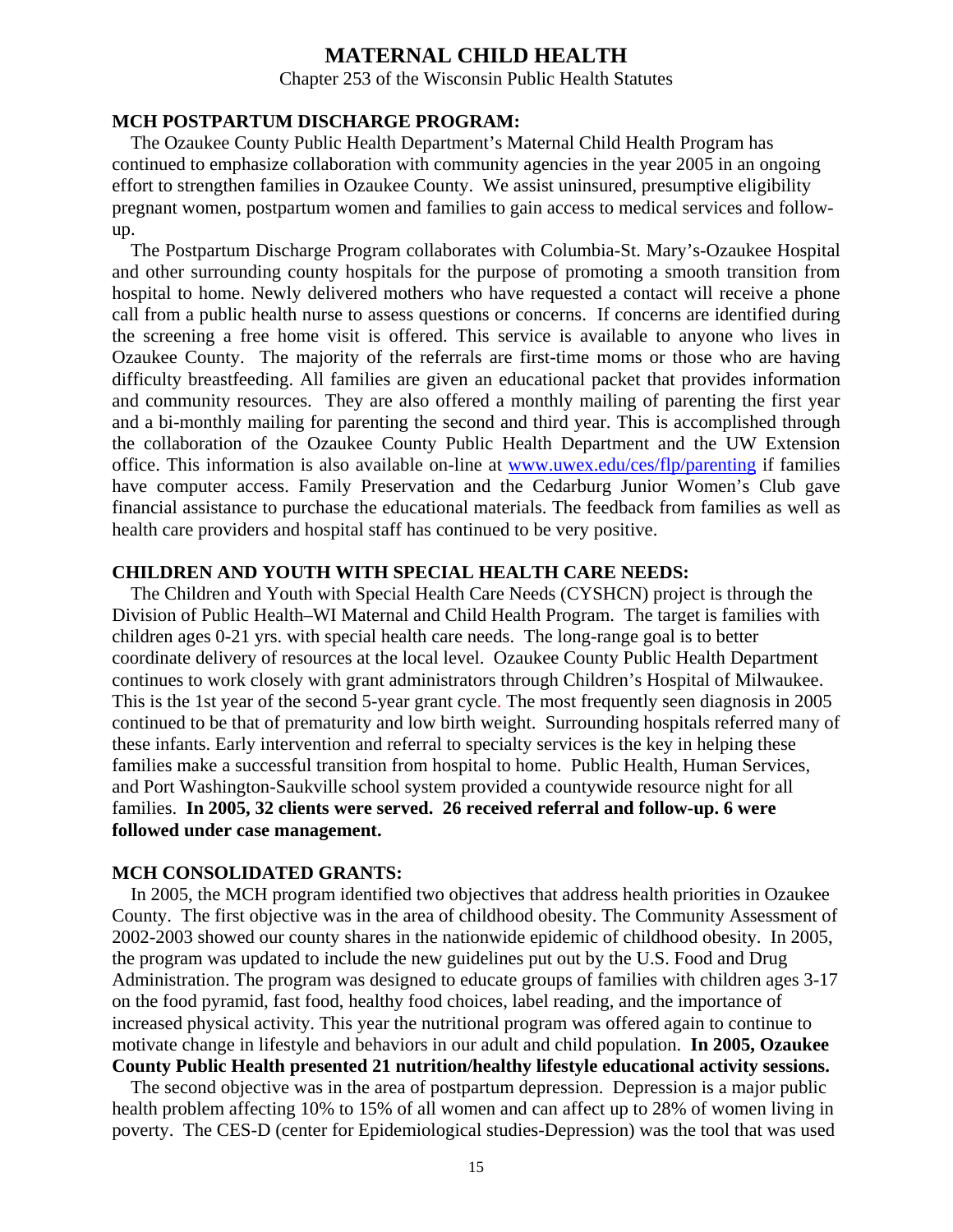to screen new mothers regarding women's emotional health. The screening was either face-toface, by telephone or an office visit. The first screening was done within 4 weeks post delivery and then again in 4 weeks. Women were referred for screening through health department programs such as WIC, community referrals, and hospital birthing programs. Referral and follow-up was done on all clients that scored 16 or higher on the CES-D tool.

 **In 2005, 90 clients were screened for depression, 62 received 2 screenings. Referrals were made on (8) clients to a physician for further emotional health follow-up.** 

 The Public Health Department continues to be represented on the Ozaukee County Child Abuse Prevention Committee and is involved in the blue ribbon campaign to increase awareness and prevention of child abuse. This year, the Ozaukee County CAP committee collaborated with the Washington County CAP committee in order to strengthen partners effectiveness and expand awareness of community resources.

 The Ozaukee County Public Health Department is also represented on the Southeast Wisconsin Safe Kids Coalition. The four county coalition which include, Ozaukee, Waukesha, Milwaukee and Washington counties, was created to reduce unintentional childhood injuries through educational, technical, policy and advocacy initiatives. This year our agency participated in several activities coordinated by Safe Kids such as car seat checks, smoke alarm education, safety town, and water safety programs for preschoolers in our public libraries.

 A Public Health Nurse is a representative on the Birth to 3 Advisory Committee. This representation keeps lines of education, and communication open for referrals especially for Children and Youth with Special Health Care Needs (CYSHCN).

 For the year 2005, the SPHERE Data Base Computer Program was used by Ozaukee County Public Health Department in entering all daily activities for an entire year. This allowed for recovery of data on demographics of client and staff activity. According to the SPHERE Database System, a total of 587 visit sessions were made to families in Ozaukee County in 2005.. The following is a summary of the number of clients served under each of the specific MCH programs. A visit session is defined as one of the following: a home visit, office, telephone (being at least 15 minutes long), clinic, community, worksite or other.

32 CYSHCN (Children and Youth with Special Health Care Needs)

73 Postpartum Discharge (up to 60 days postpartum)

81 PNCC (Prenatal Care Coordination)

26 P.E. (Presumptive Eligibility)

21 Nutrition sessions

90 Postpartum Depression women screened

# **PRESUMPTIVE ELIGIBILITY:**

 Presumptive Eligibility (P.E.) is a service that has been provided by the Ozaukee County Public Health Department since 1999. This program targets uninsured pregnant women whose income does not exceed 185% of the federal poverty level. Recipients found eligible for this service receive a temporary Medicaid certification that allows them to receive immediate pregnancy related outpatient services while the application for Healthy Start is being processed. Early prenatal care helps in achieving healthy birth outcomes-an ongoing goal of Ozaukee County for its prenatal population.

 This program's goal of initiating early prenatal care was achieved in 2005. **Out of the 26 clients receiving this service, 25 (96%) enrollees began prenatal care in the 1st trimester.** This is an all time high for our county!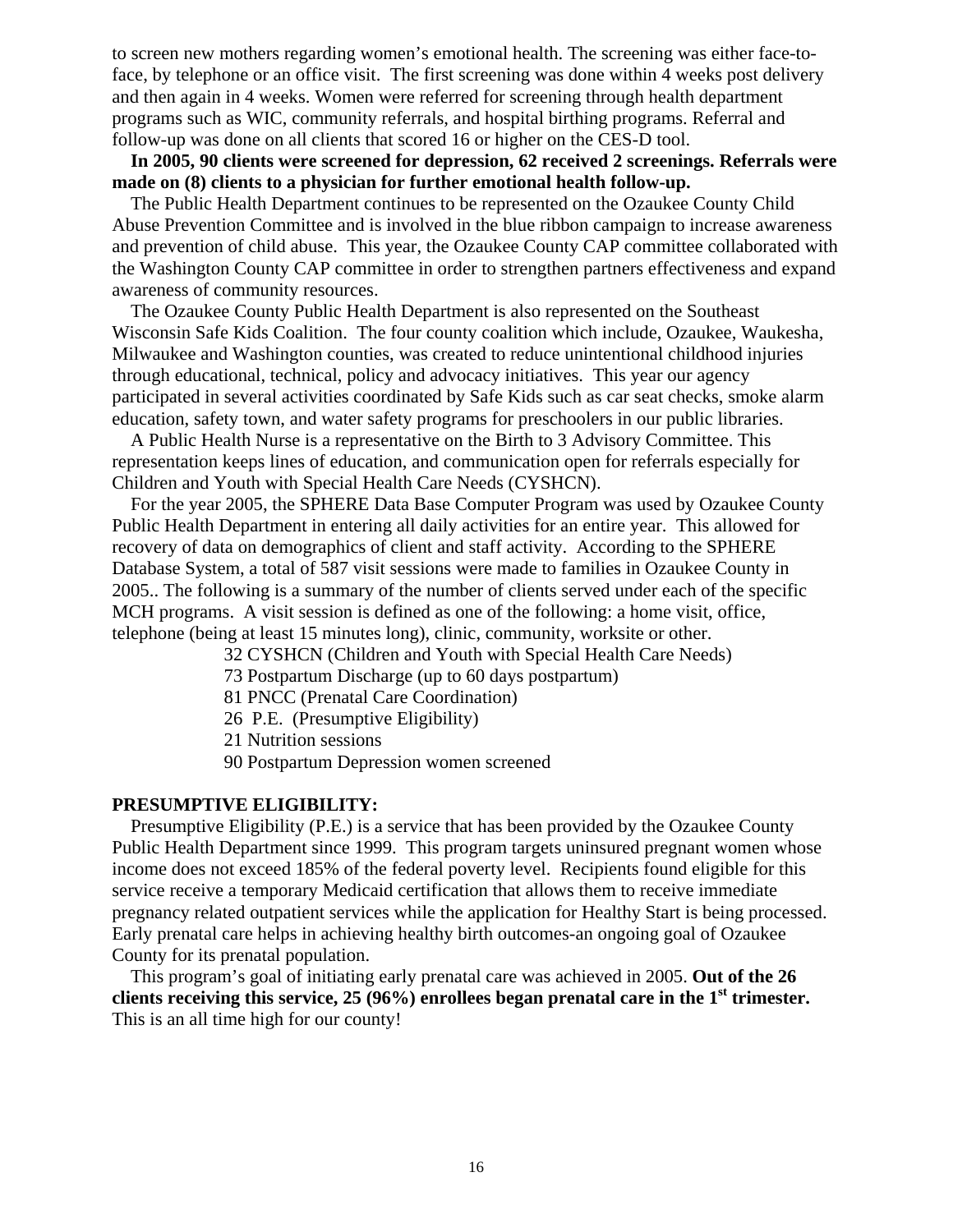# **PRENATAL CARE COORDINATION:**

 Prenatal Care Coordination (PNCC) is a service that has been provided to Ozaukee County's pregnant women population since 1993. This Medicaid funded program helps pregnant women and their families gain access to medical, social, educational, and other services related to the pregnancy. These services are available during the pregnancy through the first 60 days following delivery. Services include:

- Outreach
- Initial assessment
- Care plan development
- Ongoing care coordination and monitoring
- Health education and nutrition counseling services

 The goal of the program is to improve birth outcomes among women who may be at high risk for poor birth outcomes. Healthy birth outcomes continue to be an ongoing goal of the Maternal/Child Health team of nurses here in Ozaukee County. The main objectives for obtaining this goal include ensuring that women at high risk:

- $\Box$  Are identified as early as possible in the pregnancy so they can begin their prenatal care.
- Receive individual psychosocial support and services.
- Receive early and continuous prenatal care services.
- Receive necessary health and nutrition education.
- Are referred to available community services.
- Receive assistance in accessing and obtaining needed health and social services.

 **In 2005**, **81 referrals were received. 42 women or 52 % of the referrals began services in the 1st trimester. 26 of the 81 referrals were women who also received P.E. services through our agency.** This pocket of need continues to be addressed and serviced by our department.

# **TARGETED CASE MANAGEMENT:**

# **Targeted Case Management (TCM) is a benefit available to Medical Assistance (MA) eligible clients who reside in Ozaukee County, and are determined to be eligible under the following target populations:**

- Families with children at risk
- HIV infection
- Asthma
- Tuberculosis
- Age 65 or older

 The goal of the program is to improve a recipient's access to health care and managing of services received by a recipient including, medical, social, educational, vocational, and rehabilitation services. The program remains in its early stages of implementation, but plans are in place to begin the service fully in 2006.

# **SCHOOL SCREENING SERVICES:** (Exhibit II & III)

# **Hearing and Vision:**

Hearing and vision screening programs are conducted in each school from September through April. If a hearing difficulty is identified a recheck is provided in 4-6 weeks at the school. If a possible problem is still detected, a letter of recommendation is sent to parents. A Health Screening Technician with occasional RN assistance performs hearing and vision screenings. Our hearing-screening program serves children in preschool to grade 3, and any other referral from parents or school staff. Our vision screening program serves children in kindergarten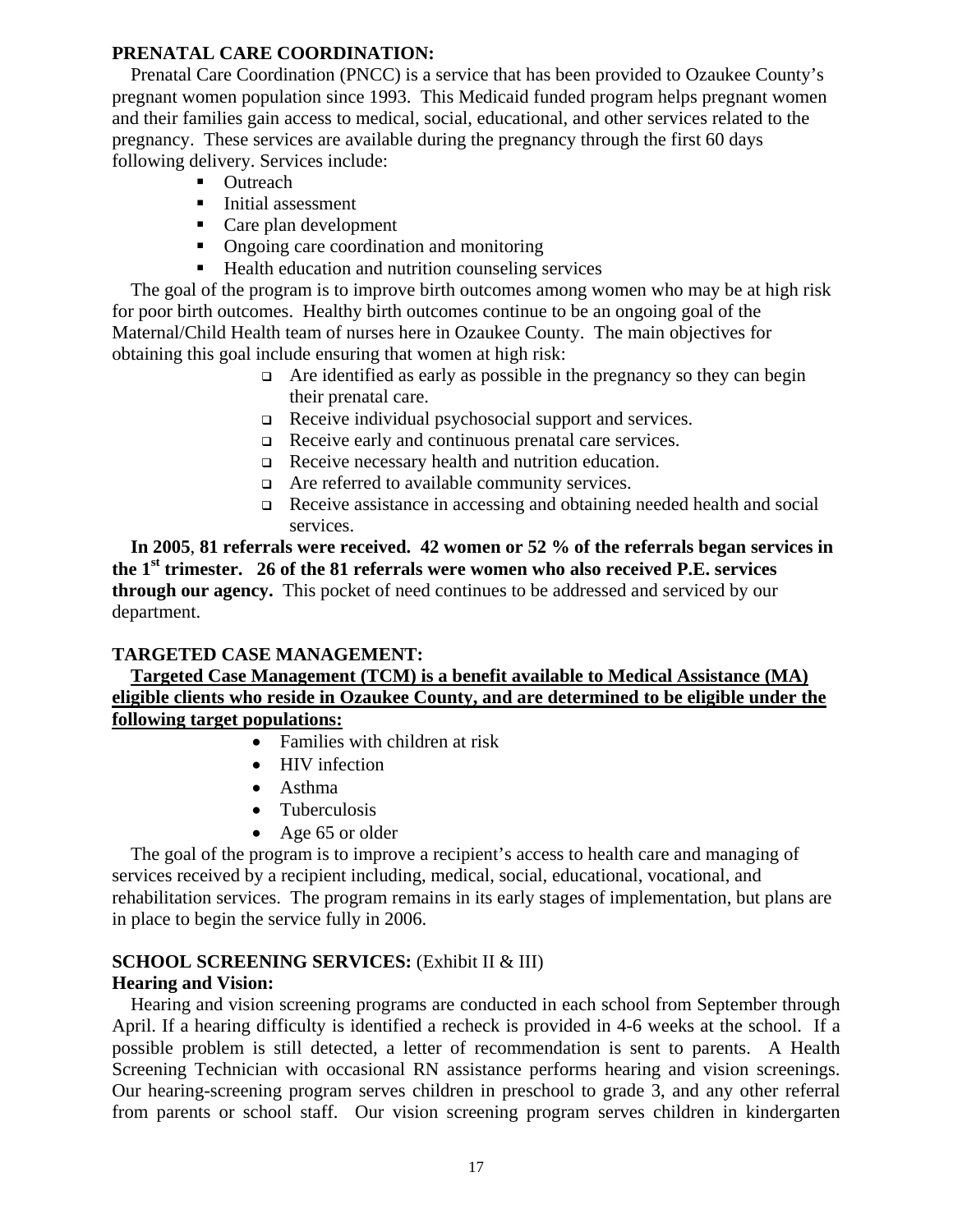through grade 8, and any other referral from parents or school staff. As always, the Public Health department offers free vision and hearing screenings in our office throughout the year.

 VISION USA—The Wisconsin Project provides free eye exams to eligible children age 18 and under from low-income working families who have no vision health insurance. Services are donated by volunteer optometrists and may be limited in some areas. Applications are available at schools and our public health office. Eligibility requirements must be met to qualify. **Scoliosis:** 

 The scoliosis screening program is conducted in January. Students are screened for scoliosis (curvature of the spine) and certain other spinal curvature problems. Students suspected of having spinal curvature greater than 7 degrees are re-screened by Board Certified Orthopedists. The two Board Certified Orthopedists that volunteer their time are Francis Rotter MD and Michael Major MD. Rechecks for scoliosis are scheduled in February and March. RN's will follow up all referrals.

The following summarizes the 2005 school year.

| <b>Total Number Children Screened</b>                 | 1,717 |
|-------------------------------------------------------|-------|
| <b>Total Number Children Re-screened</b>              | 20    |
| <b>Total Number Children Referred to MD</b>           | 5     |
| <b>Total Number Children Referred to Orthopedists</b> | 10    |
| <b>Total Number Children Referred for x-ray</b>       | 14    |

#### **EARLY CHILDHOOD AND KINDERGARTEN SCREENING REGISTRANTS:**

 The Public Health Department's nurses participate in the screening programs, offered by the Cedarburg and Grafton districts. Screenings are for children who will be entering 5-year-old kindergarten or children who have been identified by their parents as having a possible delay. Screening is usually done several times during the school year. The goal is to find any physical problems or delays in development and to encourage early medical and educational intervention. PHNs offer resources that are available.

#### **WIC (Women, Infants and Children):**

 WIC is a Supplemental Nutrition Program that provides food vouchers and education to women, infants and children who exhibit a nutritional risk and are financially eligible. A grant from the State of Wisconsin fully funds this program.

 In 2005, the Ozaukee County WIC Program served an average of 397 participants each month. This number has increased 0.8 % from 2004. The number of food packages issued this year has also increased to 4,767. The following is a breakdown by percentages of clients per program category:

24 % were women (either pregnant, or postpartum)

27 % were infants under one year

49% were children ages one to five (an increase of 0.6%)

WIC foods available with vouchers include milk, eggs natural fruit juices, cheese, iron fortified cereals, peanut butter and infant formula. Ozaukee County has 12 contracted vendors where clients can redeem their vouchers. In 2005, WIC drafts generated \$239,322.00

 Each participant receives a nutrition and health assessment at each 6 month certification. Lead screening and needed immunizations are offered at each visit. Flu vaccine was offered to eligible clients after their WIC visit. A Public Health Nurse assesses every pregnant woman participating in WIC and offers her pregnancy/ parenting education along with information on available community resources. In 2005, there were 78 women assessed and offered services. Breastfeeding continues to be promoted as the best nutrition for the infant. This year WIC was able to meet its goal to have more postpartum mothers continue to breastfeed after returning to work. We developed a protocol to inform all pregnant women of the availability of breast pumps through the WIC Program. Early postpartum contact to evaluate success along with evaluation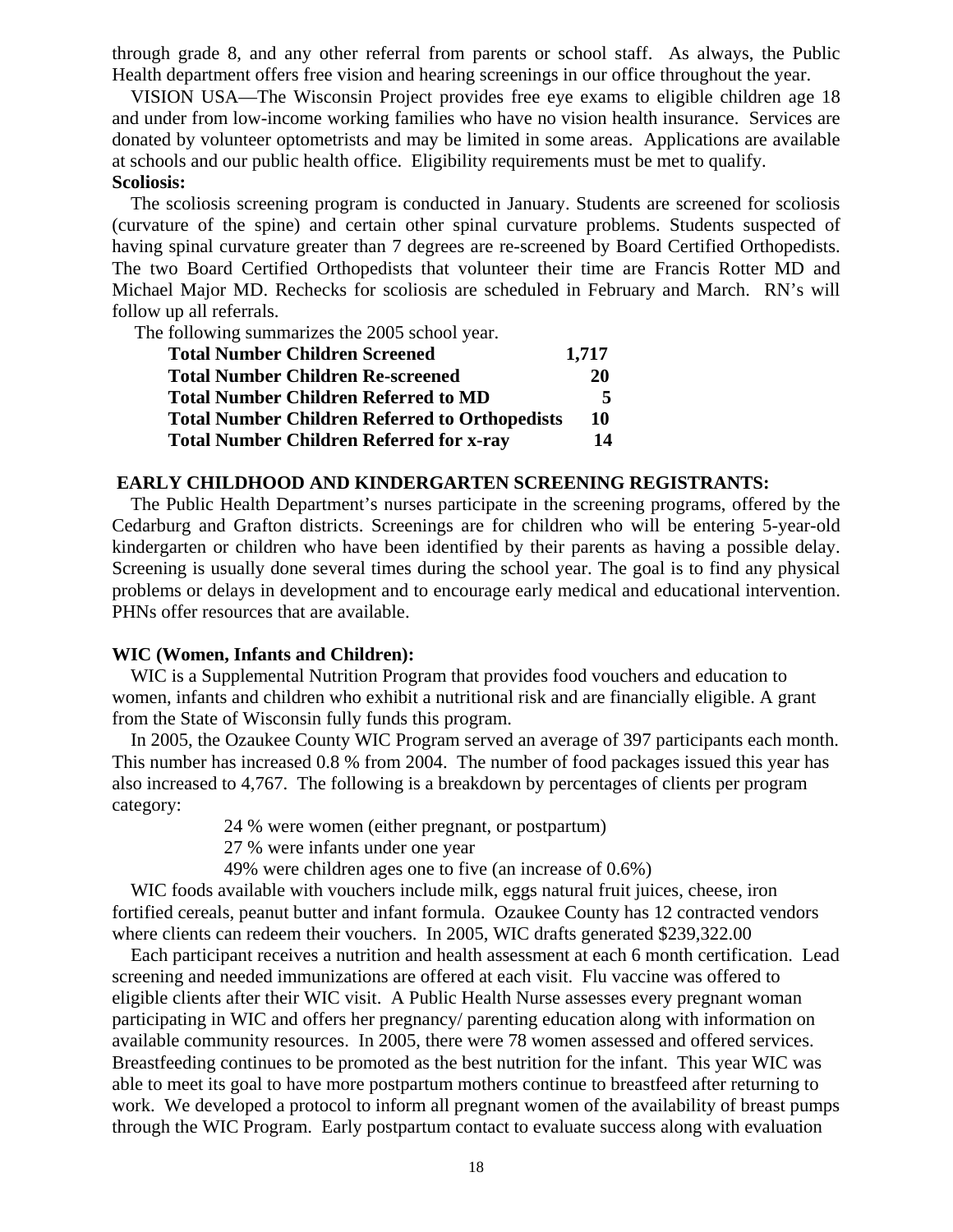of the need for a breast pump helped with the continuation of breastfeeding. This year 70% of moms initiated breastfeeding post delivery.

 This year again, the Farmers Market Nutrition Program was offered in our WIC program. Its major goal is to increase the choice and consumption of fresh fruits and vegetables. WIC participants also have a greater awareness of the local Farmers Markets and utilized this resource more than last year. This year we had 18 farmers accepting drafts at the various markets and \$2112.00 in Farmer's Market Drafts were redeemed thru October.

# **HEALTHY CHILD WELLNESS CLINIC:**

 The program is designed to assist families with children between 0 and 18 years old, living in Ozaukee County who have: no medical insurance, insurance that does not cover well child check-ups, insurance with high deductibles and/or high out–of-pocket costs or families with a low income who do not qualify for Medicaid or BadgerCare. Families can be assisted in signing up for Medicaid or BadgerCare.

## **A healthy child clinic visit is designed to:**

- $\blacktriangleright$  keep the child healthy and up-to-date with immunizations against many childhood diseases.
- $\blacktriangleright$  allow parents to ask questions and to discuss concerns about their child's overall health.
- $\triangleright$  give the doctor and parents the chance to talk about child safety and developmental issues.
- $\blacktriangleright$  help identify health problems or growth and development delays and assist in referring children for additional services.

### **Services Offered**

- h Physicals provided by volunteer Pediatric, Family Practice, and General Practice Physicians.
- $\blacktriangleright$  Child Health History review
- $\triangleright$  Screening and assessment of physical, dental, growth and development, and nutritional needs
- $\blacktriangleright$  Hemoglobin (blood Iron) for children 1-18 years old and Lead screening for age 6 months through 5 years
- $\blacktriangleright$  Hearing and Vision Screening
- $\blacktriangleright$  Immunizations are available and given as needed
- $\triangleright$  Counseling on illness prevention, good nutrition, injury prevention, parenting and discipline are offered.
- $\blacktriangleright$  Referrals will be made to other professional services as needed
- $\triangleright$  Clinics are held 6 to 8 times a year at the Health Department and services are provided by appointment.

 **Well Child Service Providers:** Physician services are provided voluntarily through St. Mary's Hospital Ozaukee and other area physician groups. Nursing services, immunizations, hemoglobin and lead tests are provided by the Ozaukee County Public Health Department. A one-time previous amount of money was given to the program for medication vouchers for children through a community donation from the Mequon Thiensville Junior Women's Club. The Port Apothecary-Port Washington and Ye Olde Pharmacy – Cedarburg have agreed to accept the medication vouchers for prescriptions provided by our volunteer physicians.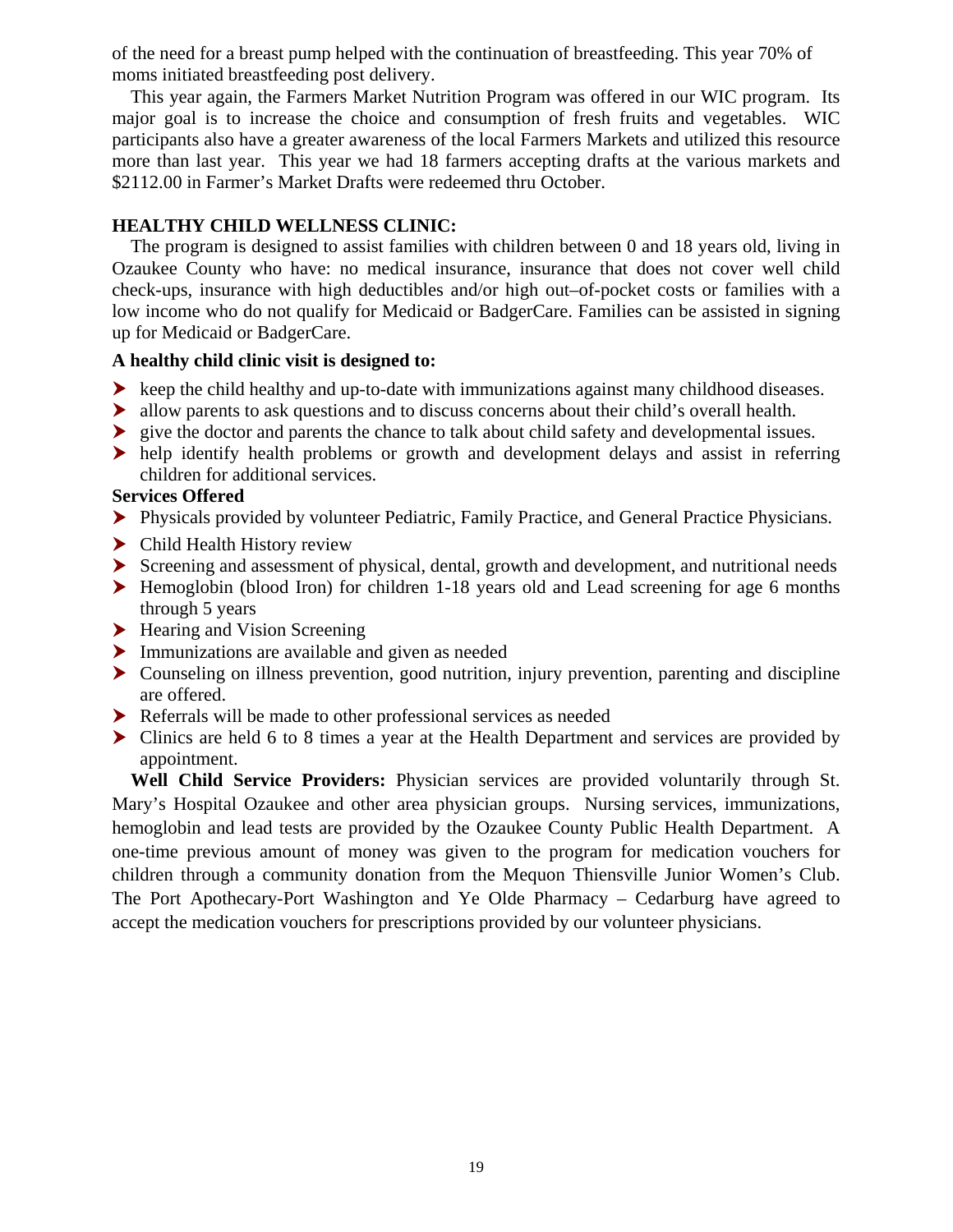# **CHRONIC DISEASE AND INJURY PREVENTION**

Chapter 255 and HFS 140 (1)(a)(4)

## **CARDIOVASCULAR RISK REDUCTION/BLOOD PRESSURE CONTROL PROGRAM:**

Heart disease is the #1 cause of death in Ozaukee County as well as in Wisconsin, and the United States. High blood pressure (hypertension) is a major risk factor for both heart attacks and strokes. Screening programs can identify people with hypertension who were unaware of their problem and monitor the effectiveness of individuals receiving treatment.

 The Ozaukee County Public Health Department conducts 5 FREE blood pressure screenings every month at different Ozaukee County locations – Cedarburg, Grafton, Mequon, Thiensville and Saukville. In 2005, FREE blood pressure screenings were also conducted at Breakfast on the Farm, the Senior Conference, the Ozaukee County Fair and as part of our Adult Health Screening program.

 Participants receive a pamphlet explaining what their blood pressure means, what action they need to take and lifestyle modifications to lower blood pressure.

 In 2005, 1,317 people participated in the Blood Pressure Screening Program. Ninety-three were referred for follow-up medical care.

#### **ADULT HEALTH SCREENING:** (Exhibit IV)

 The Ozaukee County Board of Health identified providing Preventive Health Screenings as one of the 2002-2007 Ozaukee County Health Initiatives. The Health Department conducts both public and private screening programs. Each site determines which screenings they would like to participate in. Offered screenings include: blood pressure, near vision, distance vision, visual field analysis, hearing, diabetes, total cholesterol, and HDL (good) cholesterol.

 Counseling by a Public Health Nurse is an integral part of every screening. All participants are given their screening results, informed whether results are normal and instructed what to do about abnormal results.

 In 2005, a total of 1,394 people were screened and counseled. Three hundred forty three of them were referred for follow-up medical care.

### **WISCONSIN WELL WOMAN PROGRAM:**

 The Wisconsin Well Woman Program (WWWP) provides preventive health screening services to low income, uninsured or underinsured women. Breast and cervical cancer screening has been funded since 1994 by the U.S. Centers for Disease Control and Prevention. The Wisconsin Department of Health and Family Services, Division of Public Health administers the WWWP program. Since 1998, the state of Wisconsin has provided funding for selected screenings and diagnostic tests related to depression, diabetes, domestic abuse, high blood pressure, cholesterol levels and osteoporosis. In 2002, the Wisconsin Well Woman Medicaid (WWMA) treatment component was added to the program. WWMA pays for treatment of breast and cervical cancer for women who are screened and diagnosed through the program. In 2004, the WWWP multiple sclerosis (MS) component and support services were added to the program. Women who have a high probability of having MS are referred to a primary care provider to start the MS assessment. Women who are determined to need further diagnostic testing are referred to a Regional MS Center.

 Eligible women are enrolled through the Ozaukee County WWWP coordinator. The WWWP focus on women who are 35 through 64 years old with a household income at or below 250% of the current federal poverty level. In 2005, One hundred one (101) women participated in the WWWP screenings. Thirty-six (36) women had abnormal screenings and needed further evaluation and follow-up. Two (2) Ozaukee County women are currently enrolled in the WWMA for treatment of breast cancer and one (1) cervical cancer.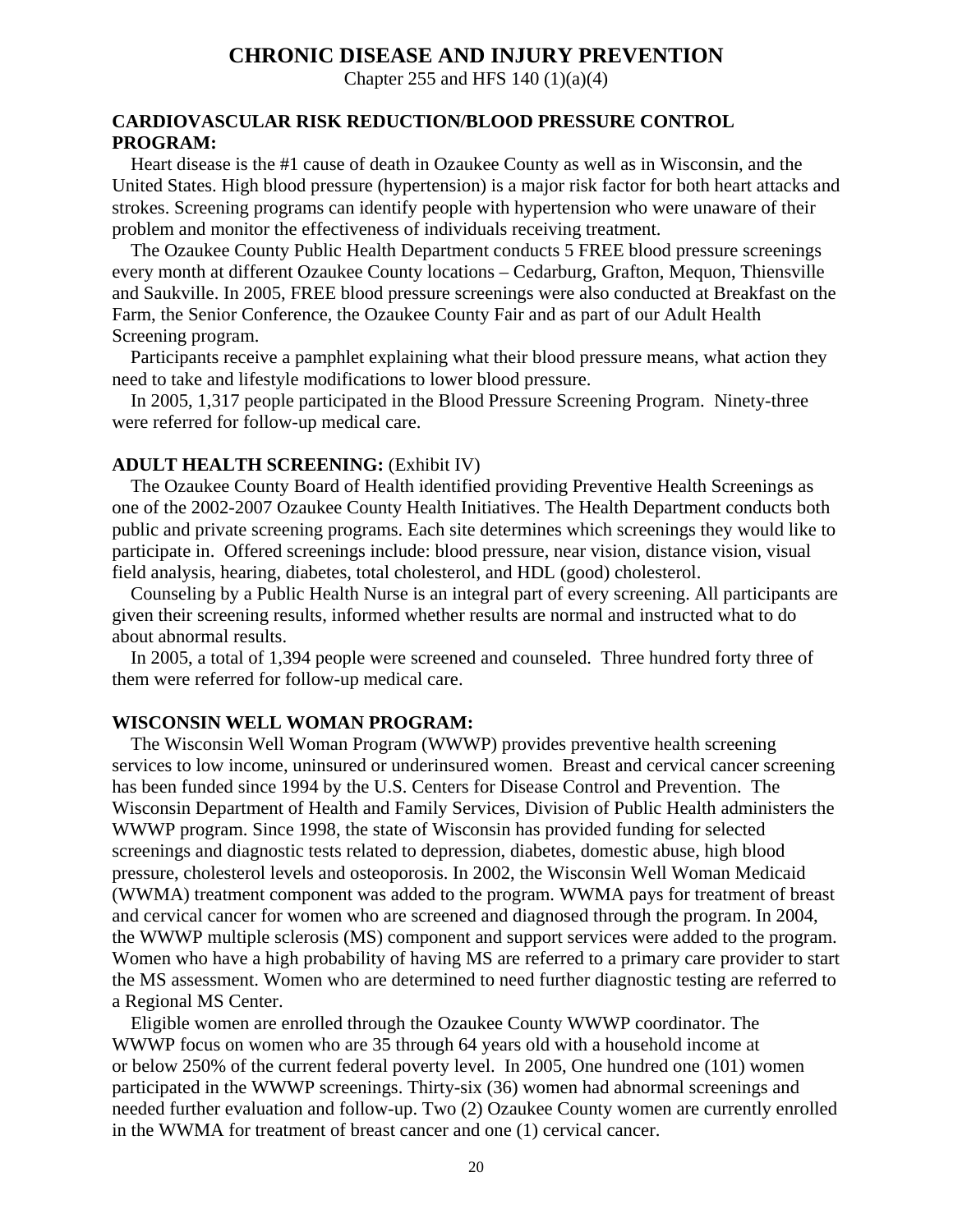The Ozaukee 100 provides financial assistance for full or partial payment of women's health screenings. The breast cancer-screening portion of the program encourages 100% of women in Ozaukee County to have routine breast cancer screenings. Eligible women must live in Ozaukee County and would not otherwise be able to get needed breast cancer screenings. To enroll in this program contact the Ozaukee County Public Health Department. The work of the coalition is supported by donations (tax deductible) to Columbia St. Mary's Foundation, Ozaukee. In 2005, eighteen (18) women were screened through the Ozaukee 100.

### **TOBACCO CONTROL INITIATIVES:**

 Ozaukee County Public Health Department maintains strong community partnerships in effort to control use of tobacco.

 A grant for youth tobacco education was received by our Health Department and subcontracted to the Ozaukee Council, Inc. This grant objective was met in working with a group of Northern Ozaukee Middle School students. Both the Ozaukee Council and the Health Department will continue to address our health priority to decrease tobacco use and reduce environmental exposures.

 The Health Department maintains representation on the Ozaukee County ATOD (Alcohol, Tobacco, and other Drugs) Consortium, which has greatly increased its activity in 2005 after receiving a large federal grant for education and prevention efforts with youth alcohol, drug, and tobacco use. To comply with the new federal grant, ATOD Consortium Meetings changed from quarterly to monthly and members from many more avenues of our community. This grant is from the Federal Drug-Free Communities Support Program, is worth over \$86,933.00, and its goal is to reduce or eliminate substance use by youth and eventually reduce use by adults.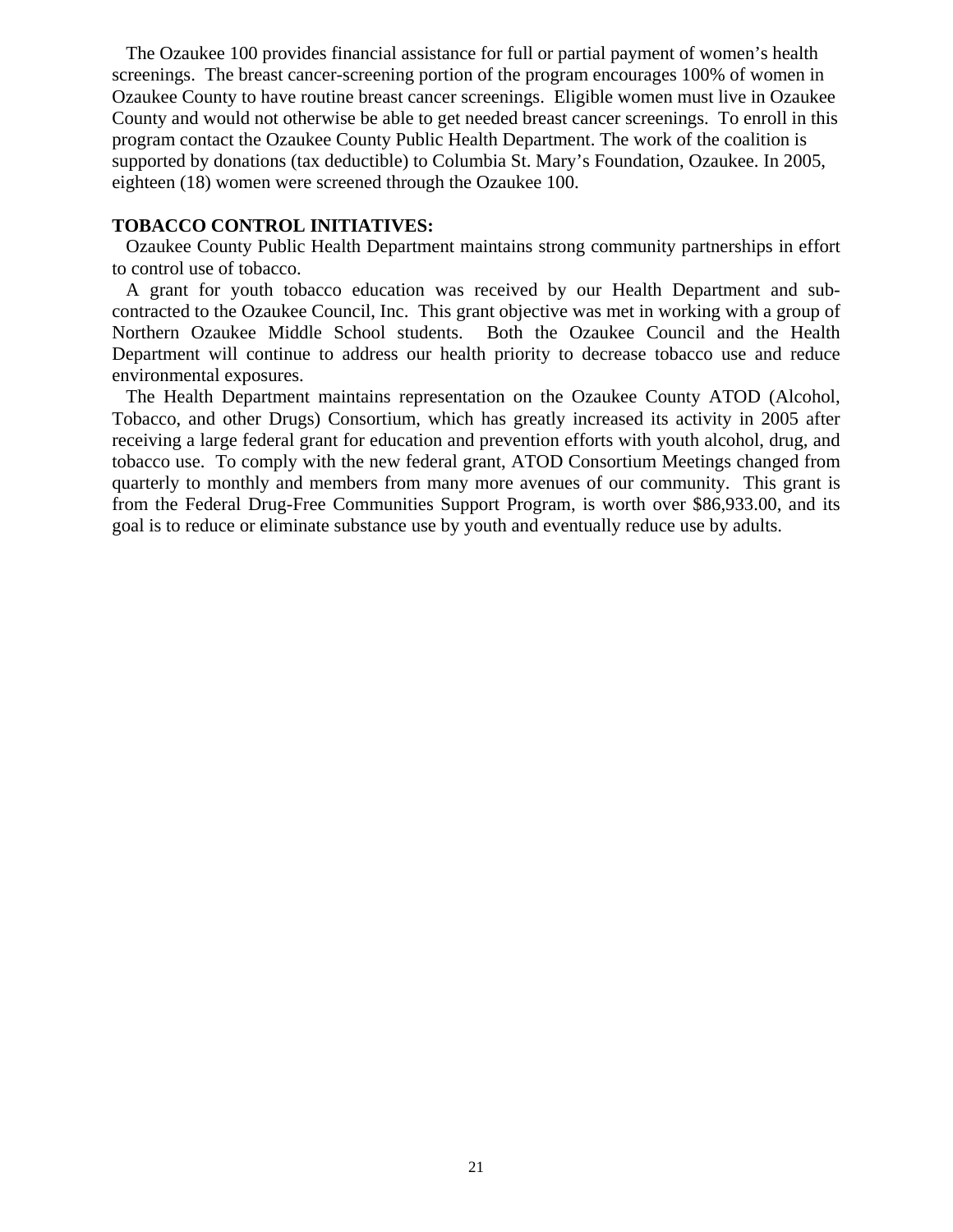# **ENVIRONMENTAL HEALTH SERVICES**

Chapter 254 of the Wisconsin Public Health Statutes

#### **ENVIRONMENTAL HEALTH SPECIALIST:**

 This year, the Environmental Health Specialist (EHS) addressed over 546 citizen environmental concerns. These concerns included issues of housing and home safety, lead, indoor air quality (mold), food safety, drinking, pond and beach water quality, pest and animal control, sewage, solid and hazardous waste, radon, asbestos, West Nile Virus, occupational health, and emergency preparedness.

 Many of the duties of the EHS have included providing consultation to citizens and staff on environmental issues, investigation of potential human health hazards, writing press releases, maintaining aspects of the department website, presenting monthly reports to the County Board of Health, grant writing, assisting nursing staff with the follow up and investigation of food and waterborne disease outbreaks and program development.

 Our EHS continued a very successful program that tests Ozaukee County citizen's well water samples for nitrates, fluoride and chloroform. The citizens collect their own water samples and then submit them to the health department. The EHS test the samples for nitrates and fluoride and Cardinal Environmental test the samples for chloroform. Sixty-eight well water samples were tested in 2005.

 From May through September, the EHS assisted the health department with a beach monitoring program in Port Washington and at Harrington State Park. The health department sampled beach water and the City of Port Washington Water Utility completed analysis for E. coli. In 2005, the beach program covered 16 weeks of the summer season from Thursdays through Monday. The EHS regularly attended DNR Beach Advisory Workgroup meetings to discuss and share information relative to administration of this field program and reported to the Board of Health via a beach season summary.

 The EHS provided assistance to the health department by writing a grant to assess the bacterial impacts of the Cladophora algae on beach water at Upper Lake Park in Port Washington. The EHS sampled sand, water and algae for a sixteen week period during the summer and the samples were analyzed and evaluated by staff at the University of Wisconsin-Oshkosh. As a consequence of this same grant, the Health Department will present the results to the City of Port Washington in 2006.

 The health department continues its effort to reduce childhood lead exposure and to identify children that have been lead poisoned. The department provides free blood lead screening to children ages six months to less than six years at WIC, primary care clinics, and upon request. The total number of children screened in the county in 2005 was 430. This department screened 39 children or 9% of that total. Of the total number of children screened in the county, 7 cases or less than 2% had levels of blood lead that would be a serious health concern. In all cases, PHN's and EHS's work jointly to provide both information and services. Families are provided counseling on proper nutrition and lead hazard reduction techniques. The department provides a no-cost HEPA vacuum to parents for use in the home. Case management by a Public Health Nurse is provided when necessary, as per state protocol. The EHS conducts home risk assessments, which include lead inspection and the collection of lead samples. This year, the Wisconsin Division of Health grant funding assisted in providing for the lead abatement of two homeowner properties. Windows were replaced in eligible properties in Saukville and Port Washington.

 In 2005 the Health department signed a fee for services contract with the Ozaukee County Housing Initiative (OCHI). The Health department contracted to conduct field inspections and administer a federally funded housing rehab program for area homeowners and rental property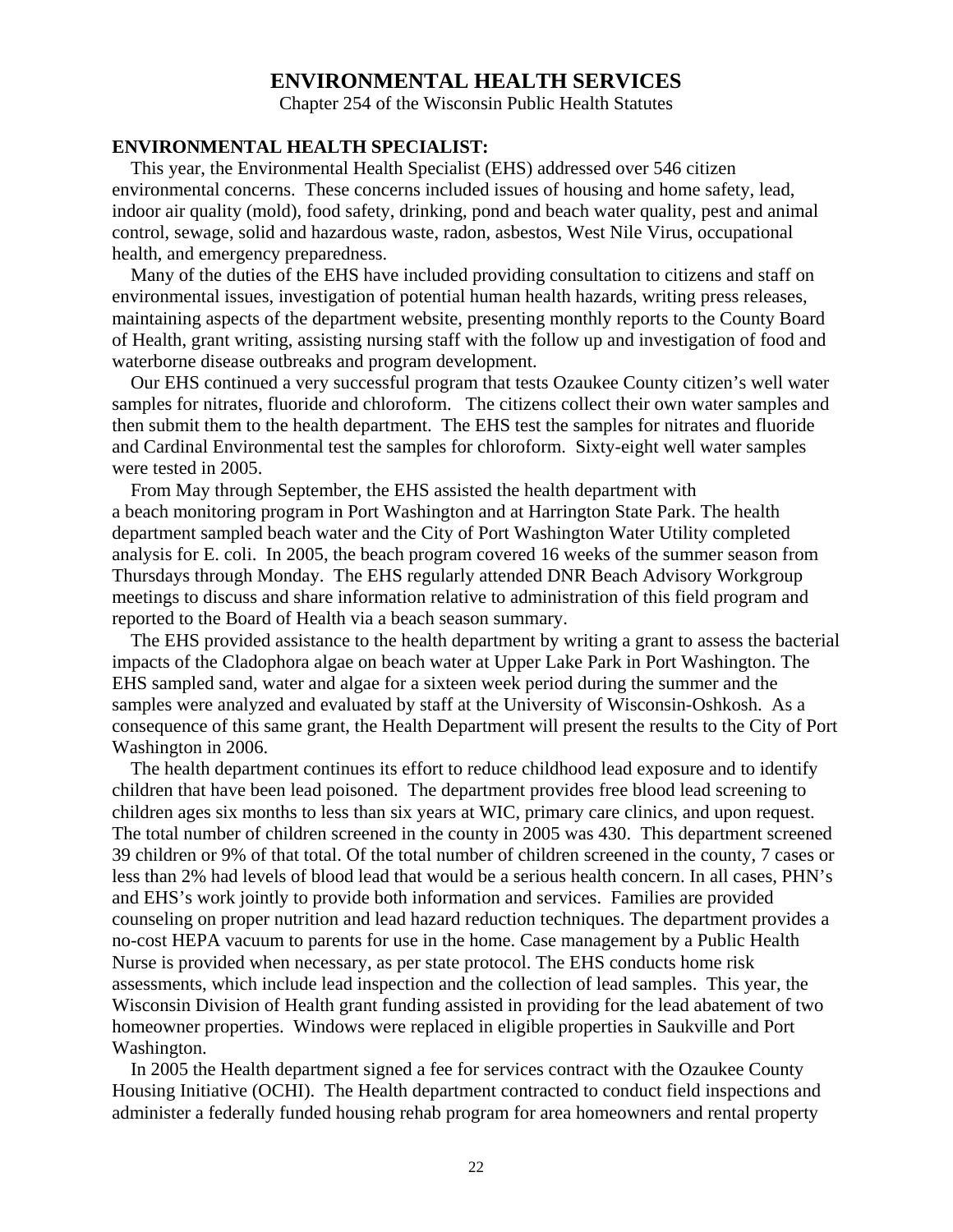owners. By December of 2005 all the federal dollars allocated to this program have been committed in 15 homeowner and 10 rental projects in Ozaukee County.

 In 2005, the health department sold 79 radon test kits to Ozaukee county residents. Results indicated 45% of the households tested had radon levels above the EPA level of concern.

 Other duties of the EHS have included creating news articles and public service announcements, participating in educational workshops, career days and committee membership. The EHS is a member of the following committees: the WDNR Beach Advisory Workgroup, the Health Department Emergency Planning Committee, and the OCHI Applicant Review Board.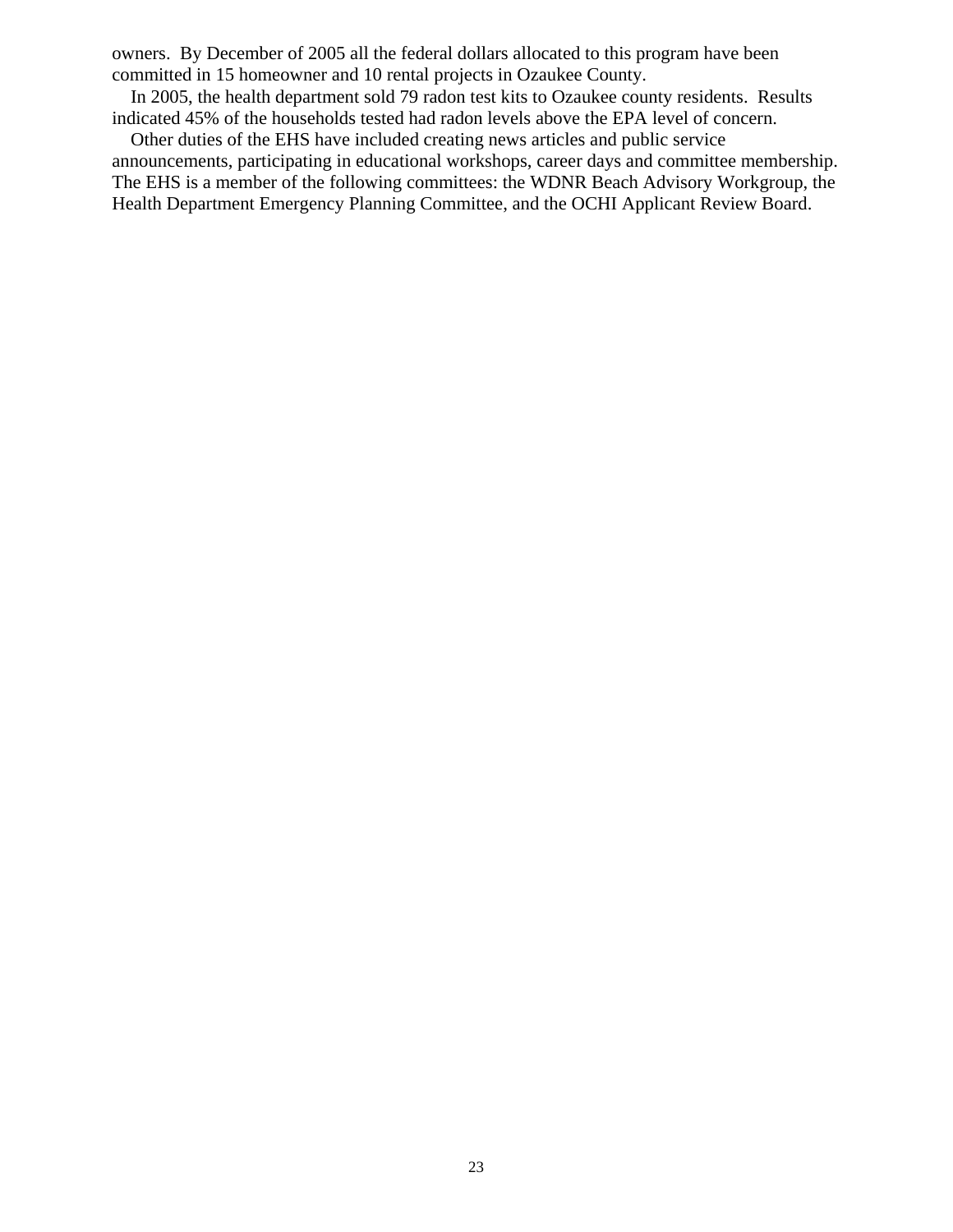#### **BIOTERRORISM (BT) GRANT PROGRAM:**

 2005 has been a very busy and productive year for emergency planning and preparedness efforts under the Bioterrorism Grant. Ozaukee County continues to be a part of the Quad County Consortium, which includes Washington, Ozaukee, Sheboygan and Fond du Lac Counties. The Consortium staff provides technical support.

 We continue to work on the Mass Clinic Plan and the Pandemic Influenza Plan. As part of this planning, we have met with the staff and walked through the facilities of 5 different schools and /or university/ technical colleges. We are mapping out how each of the facilities will be able to be used to meet the needs of a Mass Clinic Plan. We have also met with three bus companies in the county, to plan how they will transport the population of our county from various registration sites to the Mass Dispensing Site. This has proven to be very beneficial, as we have developed solid partnerships with these groups.

 The Pandemic Influenza Plan has been a project that we have been working on in 2005. In 2001, the State developed a State Pandemic Plan, which our county adopted. In December of 2005, working with the Consortium, we drafted a supplement to that plan for Ozaukee County. We have been working with St. Mary's Ozaukee Hospital reviewing the Pandemic Plan and the Mass Clinic Plan and our respective roles.

 Expanding our partnerships in the community has been a large focus in 2005. In our planning, we have had the opportunity to work closely with the Sheriff's Department. They have assisted in coordinating communication, security and traffic with local law enforcement agencies. We also are working closely with Human Services, Aging Services, Technology Resources, Coroner and Department of Emergency Management. This has been important in making sure that plans are interfacing and that they are also multi-purpose, that is that they can be used for any type of emergency.

 Another way we have worked on expanding partnerships, as well as providing an awareness of the planning for Public Health Emergencies, is by going out to groups and doing presentations. Some of the groups that we have spoken to are: County EMS group, Aging Consortium, Directors of Human Service Organizations, VOAD (Volunteer Organizations Active in Disasters), Saukville Town Board, Grafton Village Board, Local Ozaukee Government Information Network, and Ozaukee County CARE Committee.

 Training has been an area of growth for us in 2005. Our Department is in NIMS compliance as we received training for our staff in NIMS IS700, Into ICS and Basic ICS. We also did an annual fit testing for N95 masks for all staff in June. The Consortium provided training for us on Forensic Epidemiology and Mass Clinic Regional Training. We have shared and viewed a variety of trainings via webcasts and have had the opportunity to attend others on topics, such as Emergency Preparedness for Special Needs Children. Many of these trainings we have opened up to our partners and some have taken advantage of these opportunities.

 The BT Grant program has also allowed us to obtain items that will be important to plans involving any disaster. We were able to obtain a Satellite phone, antennae for HAM radio and a GETS Phone card. These are all critical to our capacity to communicate in an emergency. With this in mind we tested the Command Caller three deep during work hours and for all staff during off hours.

 Public Health has established two groups to assist in the emergency planning process. We have HDEPC (Health Department Emergency Planning Committee) and the Mass Clinic Planning Group. HDEPC is made up of staff from Public Health as well as Emergency Management and Consortium staff.

 The main event for the BT Program was "The Mass Vaccination Clinic Table Top Exercise" that we held on September 20, 2005. It was sponsored by the Quad County Consortium, planned by the BT Workgroup and facilitated by Bill Stolte, Emergency Manager. There were 48 participants. This exercise helped us to identify areas we need to strengthen and develop.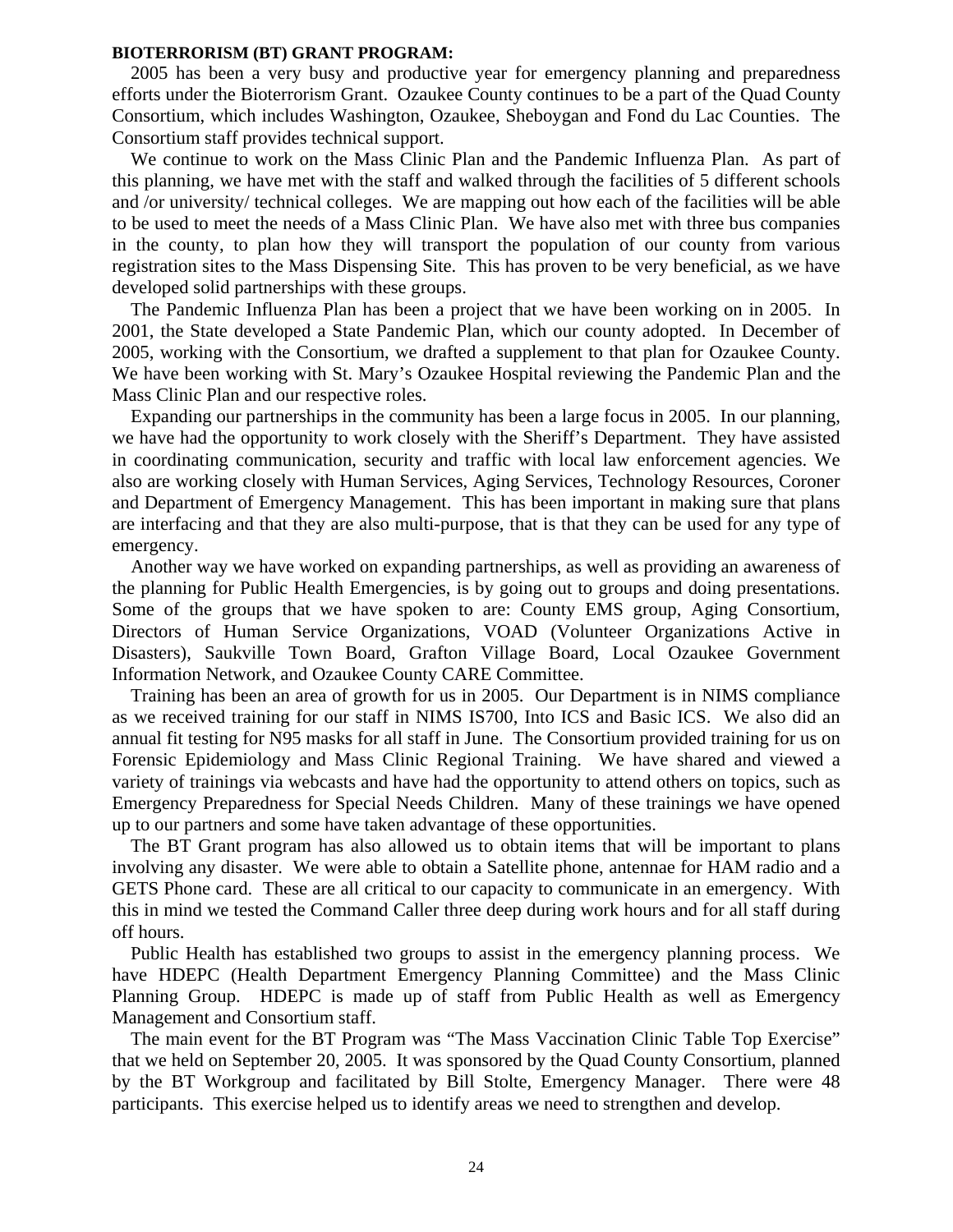#### **COMMUNITY ASSESSMENT**

The State of Wisconsin Division of Public Health directs each county health department to perform a community assessment at least every 5 years. In 2003, the third health study was completed for Ozaukee County. In 2005, a fourth health study was completed for Ozaukee County. The Community Health Survey results have provided the solid data from which the following five health priorities have been selected:

- o Overweight or obese adults and children.
- o Alcohol and drug use.
- o Tobacco use and environmental tobacco exposure.
- o Preventive health screenings.
- o Increase presence of Carbon Monoxide detectors in homes.

The 2005 Community Health Survey was conducted by Aurora Healthcare through their internal grant procurement. These results are anticipated early in 2006. The community Health Surveys conducted by Aurora Healthcare will now be on a 3 year schedule. These surveys are pursuant to the Wisconsin Division of Health's priority, "Healthiest Wisconsin 2010". The Ozaukee County studies were conducted by JVK Research to gather information on the health practices and health-related behavioral risks of residents. We are fortunate to have the same research company for the recent 3 out of 4 Community Health Surveys. The 2003 survey can be viewed via this link on our web page:

http://www.aurorahealthcare.org/yourhealth/comm-health-reports/art/ozaukee.pdf.

Each year, most of our public health grants received from the State Division of Health address one of the five priorities selected above. Grant objectives are usually based on data gathered from these Community Health Surveys.

The Ozaukee Health Initiative (OHI) is a group of county and community members who review the health survey results, and continuously monitor community activity relating to the five health priorities. We have continuously broadened our membership base, currently including the chairperson being a County Board Supervisor and previous Board of Health chairperson; both Director and Assistant Director of Ozaukee Public Health Department; an Ozaukee County Public Health Nurse; the Director of Ozaukee Human Services; the Manager of Ozaukee Community Programs; the UW Extension Family Living Consultant; the Columbia St. Mary's Ozaukee Campus Director of Operations; the Director of Programming at Feith Family YMCA; the Epidemiologist for the Quad Counties Bioterrorism Consortium; and the primary programming Specialist at Ozaukee Council, Inc.

Through this Community Assessment process, Ozaukee County is able to keep apprised of community needs as they arise, rather than after a growing problem is too large for effective intervention.

 The objective for our 2005 Prevention Grant was to conduct a survey and issue a report to the local Board of Health describing how select community partners are currently addressing the five priorities identified by the Board of Health from the 2002 Ozaukee County Community Assessment.

 The outcome activities presented for this grant deliverable included a summary brochure titled, "2005 Health Priorities Progress Report." The report lists telephone survey results, Ozaukee County's 5 Health Priorities, and a description of selected community partner participants who were surveyed. Additionally, the "2005 Health Priorities Progress Report" was presented to the Ozaukee County Health and Human Services Board at their December meeting, and each of the 26 participating community partners was sent a copy of the Health Priorities Progress Report.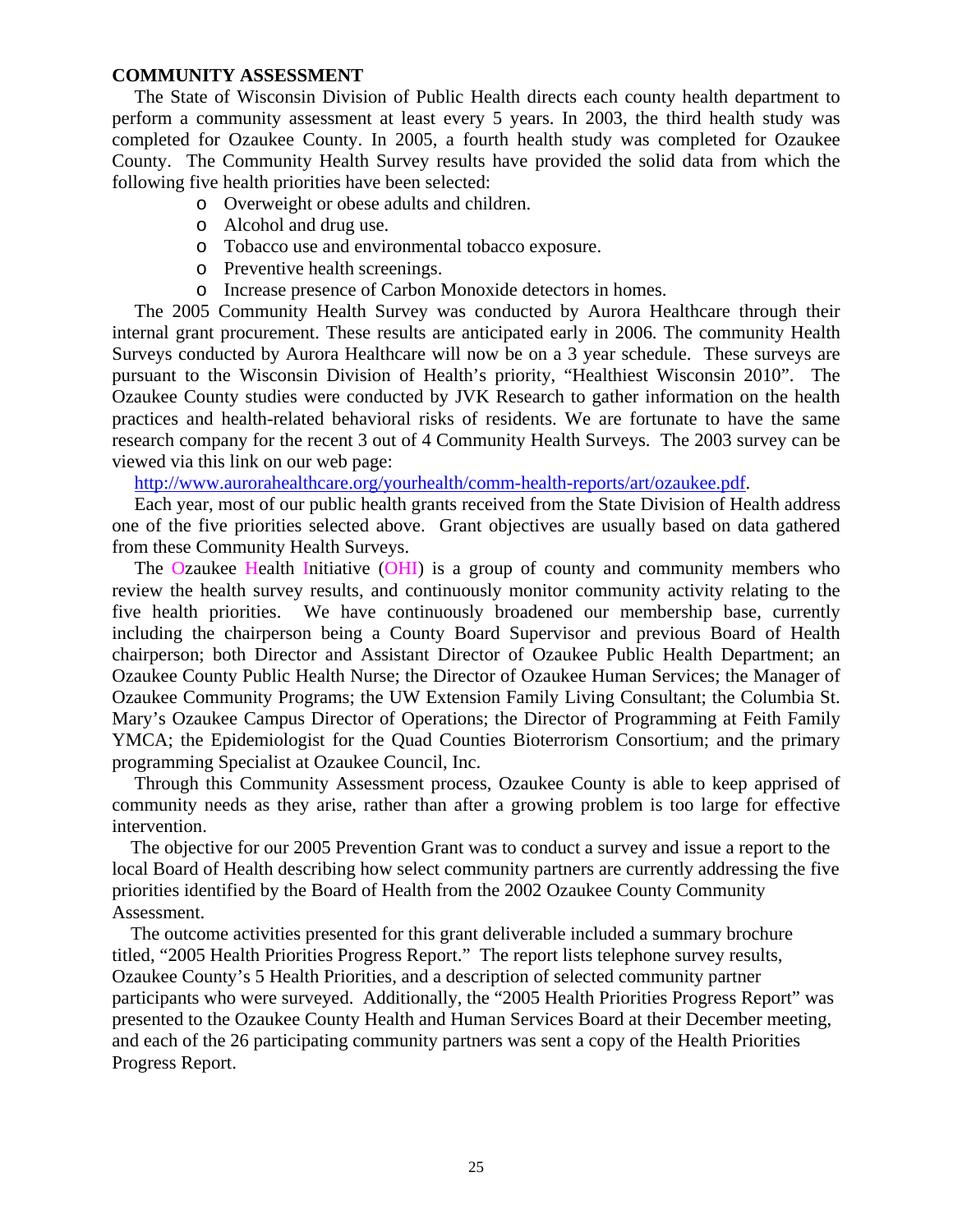#### **MIGRANT HEALTH:**

The Migrant Health program addresses health needs of migrant workers and their families. Approximately 120 Latino workers and their families came from southern Texas to work at the Lakeside Foods cannery in Belgium and their produce freezing plant in Random Lake. Most workers lived in one of the two "migrant camps" in Belgium during their five-month stay in Wisconsin, usually July through November. They have low annual incomes; often have no health insurance, and minimal routine or preventive health care. Public health nursing services provided to the migrant population includes: health teaching, communicable disease follow-up, assistance with scheduling medical care appointments and coordination of care with other community agencies. There is a federally funded program for migrant workers outpatient health needs administered through Family Health Medical and Dental Center in Wautoma, WI. Public health nurses assist migrant workers to access providers who participate in a discounted voucher reimbursement program with this clinic. Primary care, specialty care, diagnostic testing, dental care, prescription medication, and many more outpatient healthcare needs are coordinated through a public health nurse for the migrant workers. State program immunizations and WIC services are also provided through the Health Department.

In August and September 2005, public health nurses were very involved in a tuberculosis (TB) exposure incident with the migrant workers living at the camps in Belgium. We screened 24 exposed workers with TB skin testing, and found 6 persons with Latent TB infection (not currently infectious, but future infectious TB is possible unless medication is used preventively). Latent TB education, medication procurement, and RN follow-up were provided to these migrants, as well as coordination of 6 interstate transfers to health departments in Texas for medication continuation.

Each year we continue to give special thanks to the following primary care providers who have been very generous in meeting the migrant worker's needs in Ozaukee County and participate in the voucher program with Family Health Medical and Dental Clinic in Wautoma:

- $\triangleright$  Dr. Celestino Perez and office staff.
- $\triangleright$  Dr. Salvador del Rosario and office staff
- $\triangleright$  Dr. Raymond Bauer and Greenlane Family Practice staff.

 Without the caring and assistance of these community partners, the Migrant Health Program would suffer, being unable to meet the immediate health needs of these workers and their families.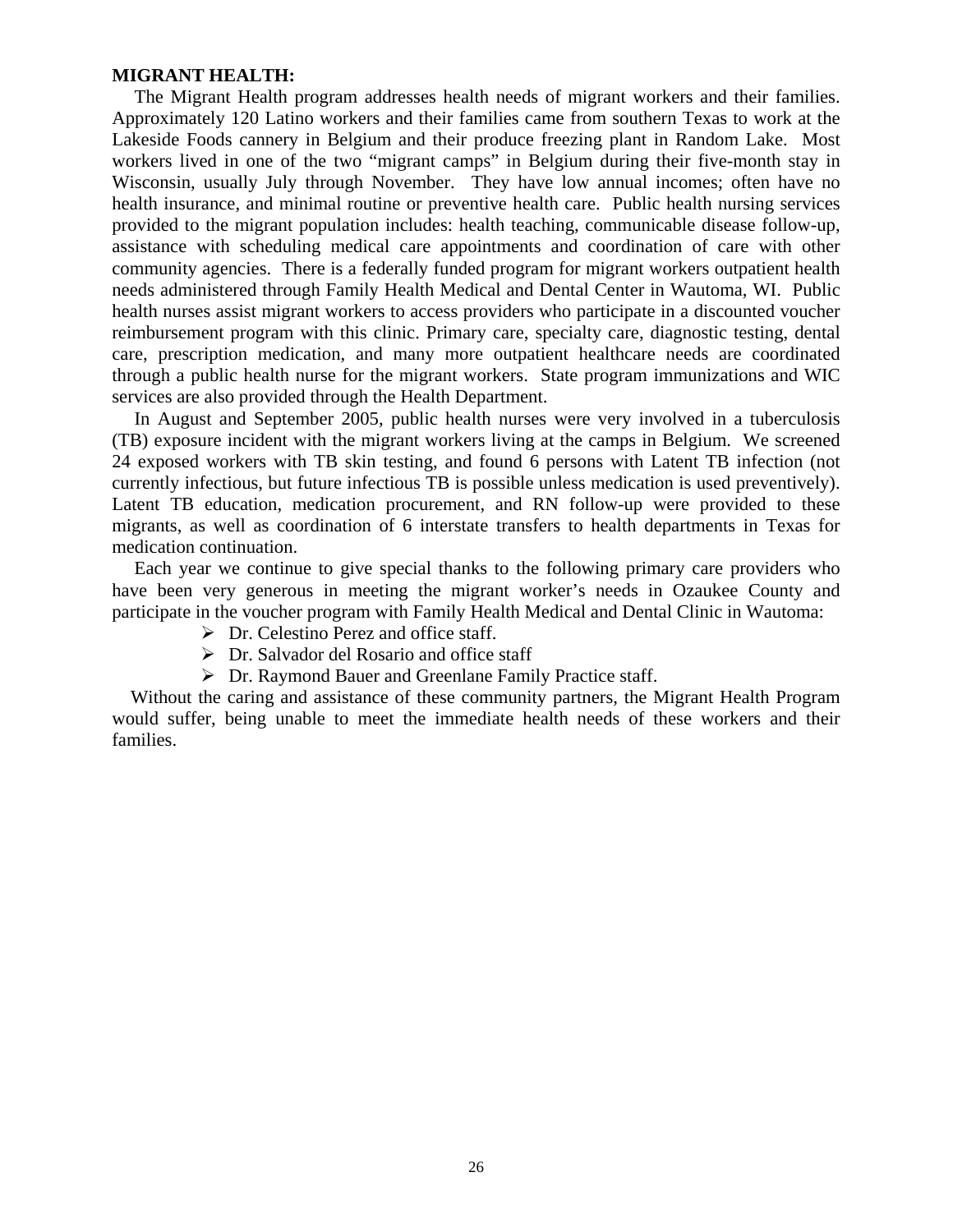#### **NURSING STUDENT PRECEPTOR PROGRAM:**

 Ozaukee County Public Health Department participates in providing public health clinical experiences to senior nursing students. In 2005, one student from Concordia University had her fall semester clinical experience at this health department.

#### **VOLUNTEERS**

 Our dedicated and caring volunteers made a difference in 2005. Our department programs benefited greatly from the numerous hours and talents of our many volunteers. In 2005, 420 volunteers donated 900 hours of service to the school hearing, vision, and scoliosis screening programs. Fourteen volunteers donated 313 hours at our blood pressure and adult health screenings; 8 volunteers donated 28 hours to our Wisconsin Well Woman Program activities; two volunteers donated 240 hours to our Children with Special Health Care Needs program and 22 volunteers donated 249 hours of service at our monthly immunization and flu/pneumonia clinics. Four physicians donated a total of 24 hours at our Healthy Child Wellness Clinics and two physicians donated 10 hours at our scoliosis re-screens. Volunteers provided a total of 1,766 hours of service.

 The Volunteer program is coordinated by a clerical staff member with the help of the public health nurses. The individual program managers train and supervise the many volunteers.

 In the spring, the health department sponsors an annual Volunteer Luncheon to show our appreciation to our volunteers for all their hours of service. Their dedication enables our department to provide valuable services to the citizens of Ozaukee County.

### **HOME CARE PROGRAM: (Exhibit V)**

 Our homecare agency is state licensed and available to all eligible Ozaukee County residents. We provide skilled nursing, bath service and medication management that is reimbursed by private pay (sliding scale for low income residents) and private insurance. Medicaid reimburses our agency for personal care only services.

 Early in 2005, a County Ad Hoc Committee was formed to review the homecare program and to report & recommend whether to retain the program or dissolve the state homecare license and move the PCW portion of the program to Human Services. On March 14, 2005 the Ozaukee County Board of Health reviewed and discussed the Ad Hoc committee's executive summary and resolution that did recommend that Public Health dissolve their state Home Care license and move the PCW portion of their program to Human Services. The Board of Health approved the resolution and executive summary with the addition of a bullet point stating that some of the savings can be used to purchase RN services.This decision by the Board of Health was a result of the county's efforts toward restructuring of county departments and concerns related to the county tax burden needed to continue our homecare program. All clients on our current caseload were assisted to transfer to other licensed homecare or Personal Care Only agencies of their choice.

 Homecare's Professional Advisory Committee was no longer necessary due to the closing of our homecare agency. Administration would like to take this opportunity to acknowledge and thank the committee members for their years of participation and for the expertise and knowledge they brought to the process.

 On August 1, 2005 our public health department relinquished our state homecare license Medicaid provider number. All clients were successfully transferred to the agency of their choice.

**WEB page:** www.co.ozaukee.wi.us/departments/PublicHealth/index.html

The health department maintains current information and links for health issues on their web page.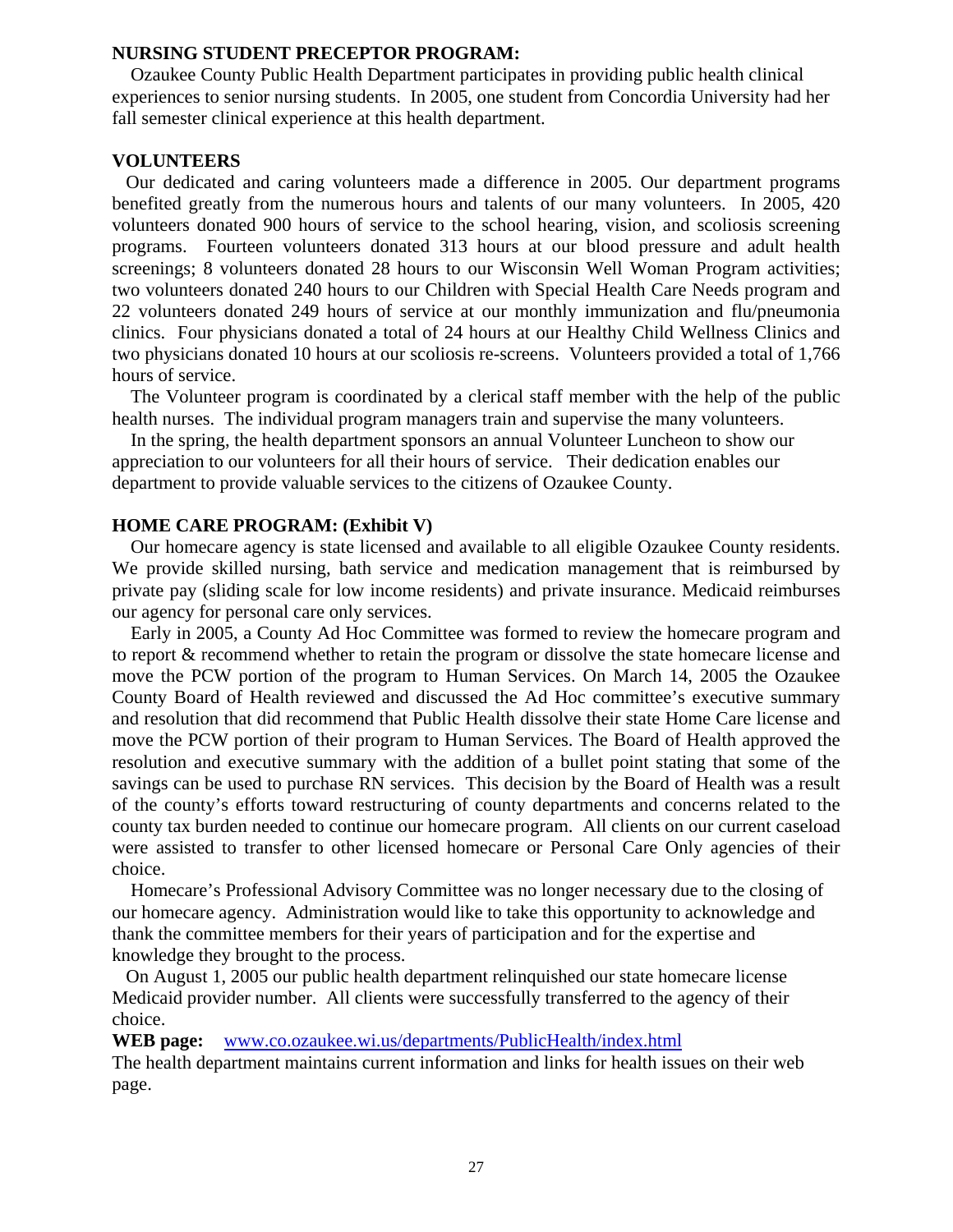| 2005 COMMUNICABLE DISEASE STATISTICS-OZAUKEE COUNTY<br><b>Exhibit I</b> |                |                |         |                |                          |                   |                   |
|-------------------------------------------------------------------------|----------------|----------------|---------|----------------|--------------------------|-------------------|-------------------|
| <b>REPORTABLE</b>                                                       | Fred./Belg     | Port/Sauk.     | Grafton | Cedarburg      | Meq./Thien               | <b>Total 2005</b> | <b>Total 2004</b> |
| <b>DISEASES-</b><br><b>DIAGNOSED CASES</b>                              |                |                |         |                |                          |                   |                   |
| Blastomycosis                                                           | $\mathbf{1}$   |                |         |                |                          | $\overline{2}$    | $\theta$          |
| Campylobacter                                                           | $\mathbf{1}$   | 9              | 5       | 3              | 4                        | 22                | 26                |
| Cryptosporidium                                                         | 1              | 2              |         | 1              | $\overline{c}$           | 7                 |                   |
| E. Coli 0157                                                            |                |                |         | 1              | 1                        | $\overline{c}$    |                   |
| Encephalitis                                                            |                |                |         |                |                          | $\overline{2}$    |                   |
| Giardia                                                                 | 1              | 4              |         | 1              | 4                        | 11                |                   |
| Haemophilus influenza B                                                 |                |                |         | 1              |                          | 1                 |                   |
| Hepatitis A                                                             |                |                |         |                |                          | $\overline{0}$    | 3                 |
| Hepatitis B                                                             |                |                | 3       | 3              | $\overline{\mathcal{L}}$ | 10                | 9                 |
| Hepatitis C                                                             | $\overline{c}$ | 5              | 4       | 1              | 9                        | 21                | 35                |
| H.I.V.                                                                  | 1              |                |         |                | $\overline{c}$           | 4                 | 2                 |
| Legionairres                                                            |                |                |         |                |                          | $\boldsymbol{0}$  | 3                 |
| Listeria                                                                |                |                |         |                |                          | $\boldsymbol{0}$  |                   |
| Lyme Disease                                                            |                |                |         |                |                          | $\boldsymbol{0}$  |                   |
| Measles                                                                 |                |                |         |                |                          | $\overline{0}$    | 0                 |
| Meningitis-bacterial                                                    |                |                |         | 1              |                          | 1                 |                   |
|                                                                         |                | $\overline{2}$ |         |                | $\overline{c}$           | 5                 |                   |
| Meningitis-viral                                                        |                |                |         | 1              |                          |                   | 3                 |
| Meningococcal disease                                                   |                |                |         |                | 1                        | 1                 |                   |
| <b>Mumps</b>                                                            |                |                |         |                |                          | $\theta$          | $\theta$          |
| Mycobacterial disease<br>(non-tubercular)                               | $\overline{c}$ | 1              | 4       | 3              | 4                        | 14                | 13                |
| Ova & Parasites (misc.)                                                 |                |                |         |                |                          | $\theta$          |                   |
| Pertussis (confirmed,                                                   | $\overline{2}$ | 3              | 3       |                | 5                        | 13                | 100               |
| probable, and suspect)                                                  |                |                |         |                |                          |                   |                   |
| Rubella                                                                 |                |                |         |                |                          | $\theta$          | $\theta$          |
| Salmonella                                                              | $\overline{c}$ | 4              | 10      | 1              | 5                        | 22                | 19                |
| Shigella                                                                | 1              |                |         |                | 1                        | $\overline{c}$    | 4                 |
| STD's: Chlamydia                                                        | $\overline{7}$ | 21             | 15      | 13             | 8                        | 64                | 56                |
| Gonorrhea                                                               |                | 2              |         | 3              |                          | 5                 | 9                 |
| <b>Genital Herpes</b>                                                   | 3              | 12             | 9       | 4              | 9                        | $\overline{37}$   | $\overline{31}$   |
| Syphillis                                                               |                | $\mathbf{1}$   |         | 1              |                          | $\overline{4}$    | 2                 |
| Strep A (invasive)                                                      |                |                |         | 1              |                          | $\overline{c}$    | $\overline{c}$    |
| Strep B (invasive)                                                      |                | $\overline{c}$ |         |                |                          | $\overline{c}$    | 4                 |
| Strep Pneumo. (invasive)                                                |                |                | 3       | $\overline{c}$ | 1                        | 6                 | 12                |
| Toxic shock syndrome                                                    |                |                |         |                |                          | $\boldsymbol{0}$  | $\theta$          |
| Tuberculosis-Active                                                     |                |                |         |                |                          | 1                 | 3                 |
| disease                                                                 |                |                |         |                |                          |                   |                   |
| Tuberculosis-Inactive (old<br>TB-inactive-monitored)                    |                | 1              |         |                |                          | $\overline{2}$    | $\mathbf{0}$      |
| Tuberculosis-Latent                                                     | 6              |                |         | 1              | $\overline{2}$           | 10                |                   |
| infection (non-contagious)                                              |                |                |         |                |                          |                   |                   |
| West Nile Virus                                                         |                |                |         |                |                          | $\overline{0}$    | $\theta$          |
| Yersinia                                                                |                |                |         | 1              |                          |                   |                   |
| Sub-total                                                               | 30             | 70             | 63      | 43             | 68                       | 274               | 358               |
|                                                                         | Fred./Belg     | Port/Sauk.     | Grafton | Cedarburg      | Meq./Thien               | <b>Total 2005</b> | <b>Total 2004</b> |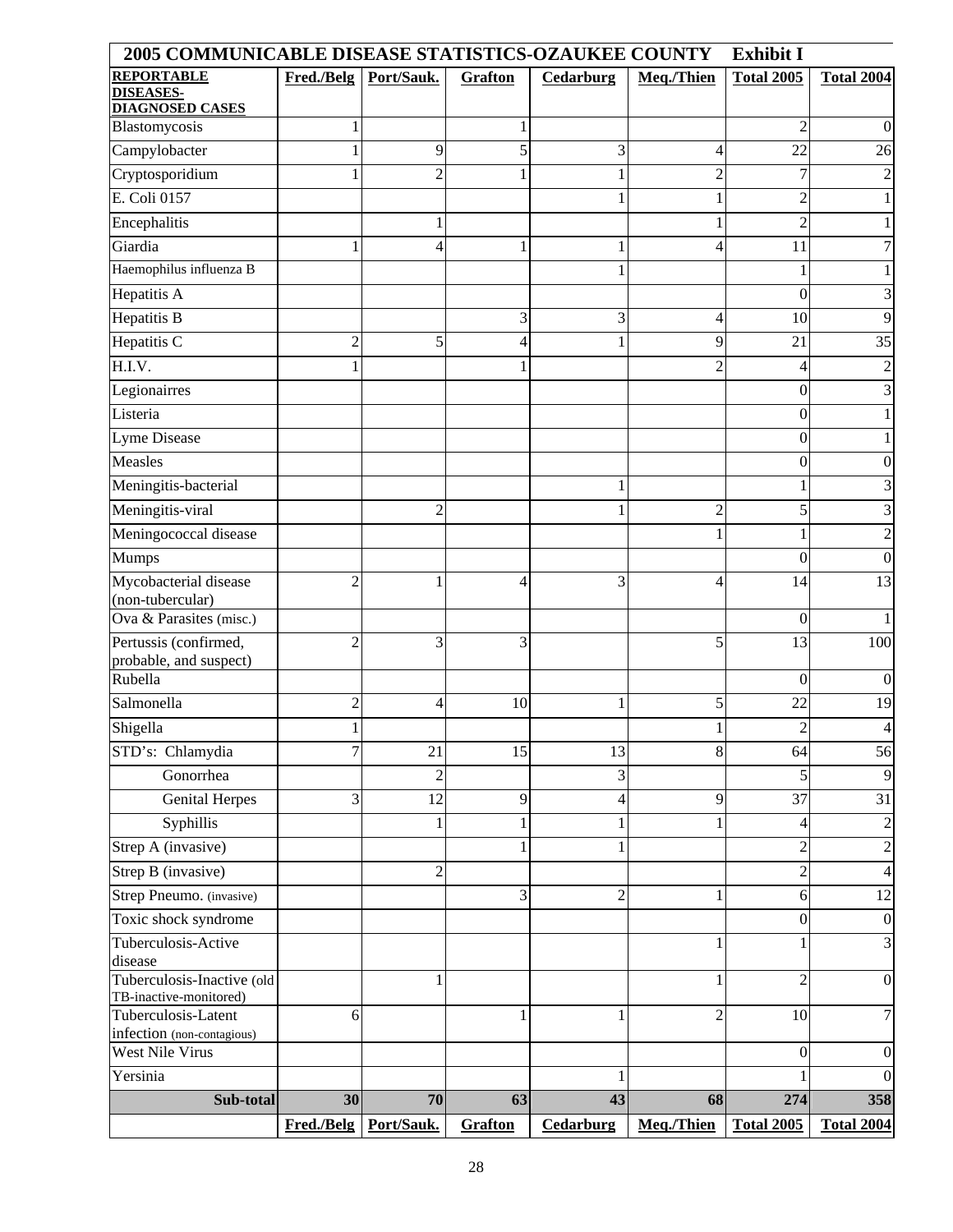| <b>MISCELLANEOUS</b>                                        |                |                |                |                |                |                         |                   |
|-------------------------------------------------------------|----------------|----------------|----------------|----------------|----------------|-------------------------|-------------------|
| <b>REPORTABLE</b><br><b>DISEASES:</b>                       |                |                |                |                |                |                         |                   |
| <b>Cat Scratch Disease</b>                                  |                |                |                |                |                | $\mathbf{0}$            | 1                 |
| Ehrilichiosis                                               |                | $\mathbf{1}$   |                |                |                | $\mathbf{1}$            | $\Omega$          |
| Heavy metal exposure                                        |                | 1              |                |                |                | $\mathbf{1}$            | $\Omega$          |
| Pontiac Fever                                               |                |                |                |                |                | $\boldsymbol{0}$        | 1                 |
| Rabies-animal (bat tested<br>positive)                      | $\mathbf{1}$   |                |                |                |                | 1                       |                   |
| Sub-total                                                   | $\mathbf{1}$   | $\overline{2}$ | $\bf{0}$       | $\bf{0}$       | $\bf{0}$       | $\overline{\mathbf{3}}$ | 3                 |
|                                                             | Fred./Belg     | Port/Sauk.     | <b>Grafton</b> | Cedarburg      | Meq./Thien     | <b>Total 2005</b>       | <b>Total 2004</b> |
| <b>EXPOSURES TO</b><br><b>REPORTABLE</b><br><b>DISEASES</b> |                |                |                |                |                |                         |                   |
| Chlamydia-exposures to<br>chlamydia                         |                | 3              | 3              | $\overline{2}$ |                | 8                       | 7                 |
| E. Coli 0157-exposure to<br>E. Coli O157                    |                |                |                |                | 1              | 1                       | $\theta$          |
| Foodborne illness-<br>exposures to foodborne<br>illness     |                |                |                |                |                | $\theta$                | 6                 |
| Giardia-exposure to<br>giardia (non-household)              |                |                |                | $\mathbf{1}$   |                | $\mathbf{1}$            | $\Omega$          |
| Gonorrhea-exposure to<br>gonorrhea                          |                |                |                | 1              |                | 1                       | $\Omega$          |
| Pertussis-exposures                                         | 22             | 20             | 54             | $\overline{2}$ | 58             | 156                     | 1254              |
| Tuberculosis-exposures<br>to tuberculosis                   | $\overline{2}$ | 2              |                |                |                | 5                       | 22                |
| Sub-total                                                   | 24             | 25             | 57             | 6              | 60             | 172                     | 1289              |
| <b>INVESTIGATION</b><br><b>ONLY-NOT</b><br><b>CONFIRMED</b> | Fred./Belg     | Port/Sauk.     | <b>Grafton</b> | Cedarburg      | Meq./Thien     | <b>Total 2005</b>       | <b>Total 2004</b> |
| Foodborne illness                                           |                |                | $\overline{2}$ | $\mathbf{1}$   | $\overline{c}$ | 5                       | 7                 |
| Mumps                                                       |                |                |                |                | $\mathbf{1}$   | $\mathbf{1}$            | $\overline{2}$    |
| Pertussis                                                   |                |                |                | 1              |                | 1                       | 10                |
| Sub-total                                                   | $\mathbf{0}$   | $\bf{0}$       | $\overline{2}$ | $\overline{2}$ | 3              | 7                       | 19                |
| <b>TOTAL:</b>                                               | 55             | 97             | 122            | 51             | 131            | 456                     | 1669              |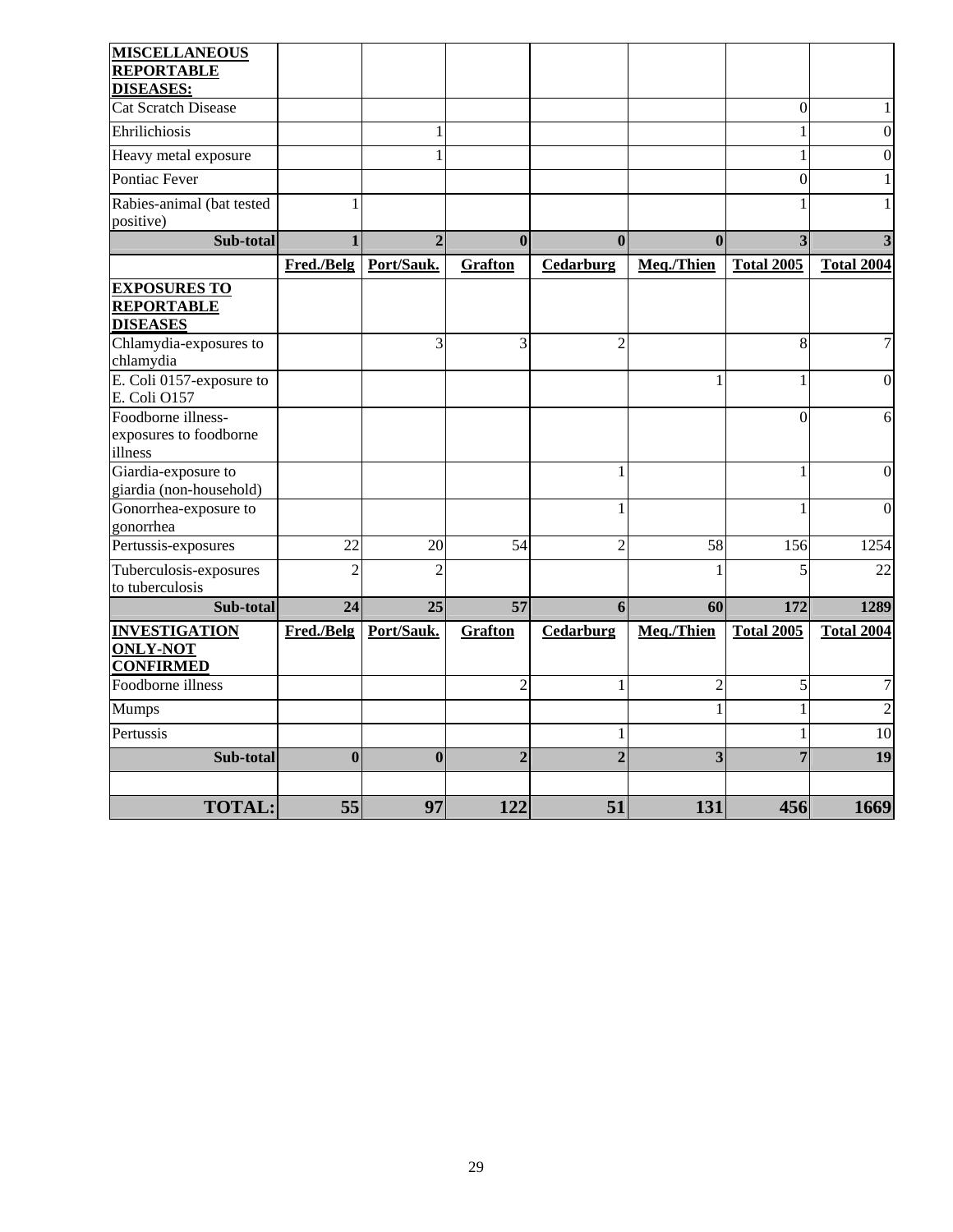# **OZAUKEE COUNTY SCHOOL PROGRAMS**

| ЕАШЛИ Н<br>VERION SCREENING STATISTICS DT GRADE LE VEL |                 |                   |                 |               |                  |  |  |  |
|--------------------------------------------------------|-----------------|-------------------|-----------------|---------------|------------------|--|--|--|
|                                                        |                 |                   |                 | % Referred    | <b>TREATMENT</b> |  |  |  |
| <b>GRADE</b>                                           | <b>SCREENED</b> | <b>RESCREENED</b> | <b>REFERRED</b> | from Rescreen | <b>RESPONSES</b> |  |  |  |
|                                                        |                 |                   |                 |               |                  |  |  |  |
| ECH                                                    | 46              | $\overline{7}$    | $\mathbf{1}$    | 14%           | $\mathbf{0}$     |  |  |  |
| $4\mathrm{K}$                                          | 288             | 29                | 21              | 24%           | $\overline{5}$   |  |  |  |
| 5K                                                     | 849             | 93                | 51              | 4%            | $\sqrt{2}$       |  |  |  |
| $\mathbf{1}$                                           | 859             | 85                | 46              | 11%           | $\overline{5}$   |  |  |  |
| $\mathbf{2}$                                           | 887             | 89                | 50              | 20%           | $10\,$           |  |  |  |
| 3                                                      | 896             | 78                | 44              | 16%           | $\overline{7}$   |  |  |  |
| $\overline{4}$                                         | 897             | 84                | 57              | 11%           | $6\,$            |  |  |  |
| 5                                                      | 937             | 94                | 52              | 14%           | $\overline{7}$   |  |  |  |
| 6                                                      | 937             | 85                | 47              | 15%           | $\overline{7}$   |  |  |  |
| $\overline{7}$                                         | 1032            | 89                | 65              | 5%            | $\overline{3}$   |  |  |  |
| 8                                                      | 1018            | 88                | 64              | 13%           | $8\,$            |  |  |  |
| 9                                                      |                 |                   |                 |               |                  |  |  |  |
| 10                                                     |                 |                   |                 |               |                  |  |  |  |
| 11                                                     |                 |                   |                 |               |                  |  |  |  |
| 12                                                     |                 |                   |                 |               |                  |  |  |  |
| <b>TOTAL</b>                                           | 8646            | 821               | 498             | 61%           | 60               |  |  |  |

# Exhibit II **VISION SCREENING STATISTICS BY GRADE LEVEL**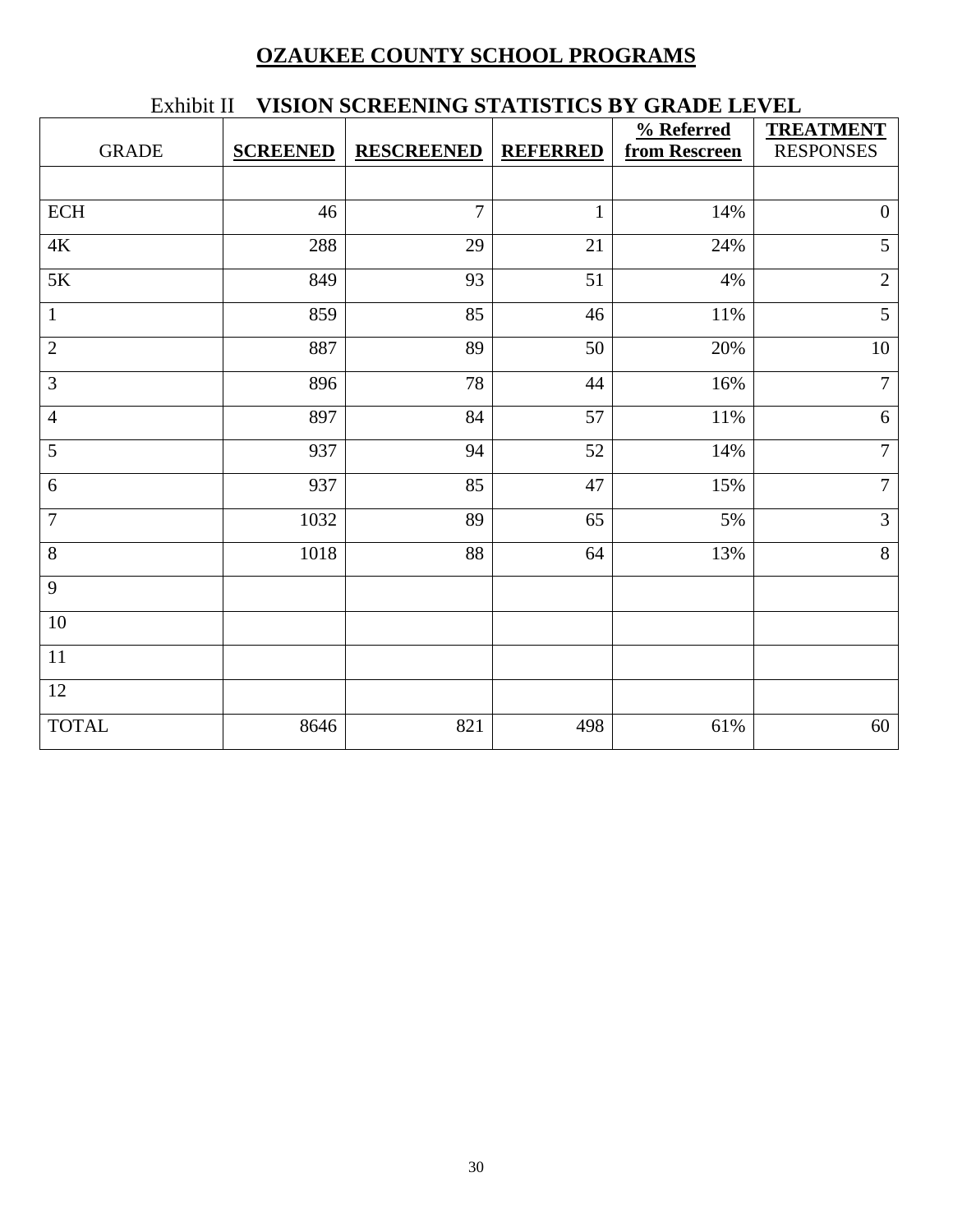#### **Exhibit III HEARING SCREENING STATISTICS BY GRADE LEVEL** GRADE **SCREEN ED RESCREENED REFERRED % Referred from Rescreen TREATMENT** RESPONSES ECH  $43$   $3$   $1$   $33\%$  0 PRESCHOOL 621 121 22 18% 0<br>4K 256 24 5 21% 2 4K 256 24 5 21% 21% 2 5K 819 55 20 37% 20 1 839 35 9 36% 0 2 857  $\begin{array}{|c|c|c|c|c|c|c|c|c|} \hline 30\% & & 1 \ \hline \end{array}$ 3 867  $\begin{array}{|c|c|c|c|c|c|c|c|c|} \hline \end{array}$  31 12 39% 0 4  $45$  |  $5$  |  $0$  |  $0$  |  $0$  $\begin{array}{ccc} 5 & 45 & 2 & 0 & 0 \end{array}$  0 6  $36$   $2$   $2$   $100\%$  0  $7$  1 36 1 1 100% 0 8 16  $1 \t 1$  0 0 0 9 10 11 12 TOTAL  $4480$  324 85 26% 5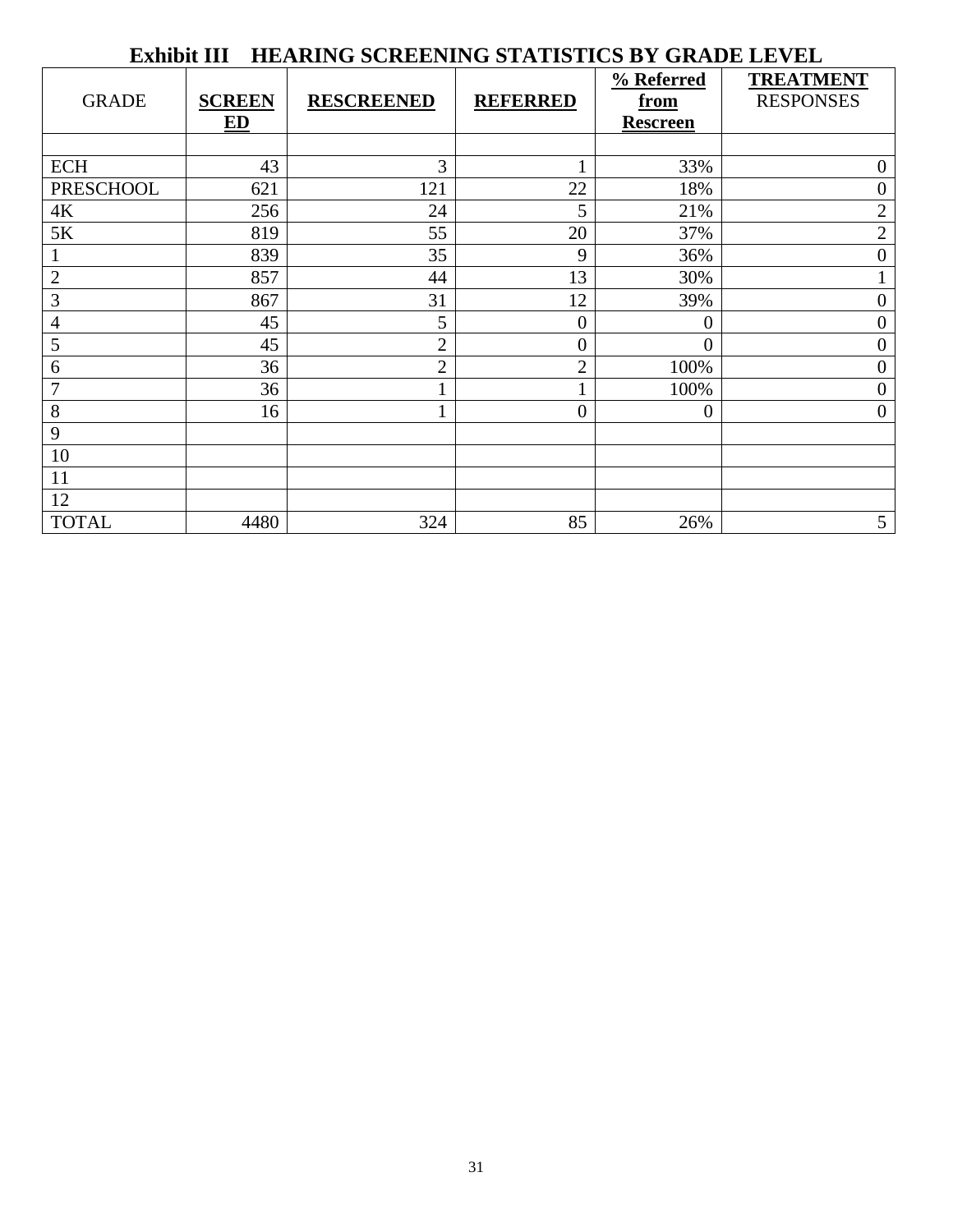| ADULT HEALTH SCREENING STATISTICS:<br><b>Exhibit IV</b> |   |              |              |                     |                |                      |     |                |                               |      |                |   |             |     |                                                         |                |            |                |                |                |                       |
|---------------------------------------------------------|---|--------------|--------------|---------------------|----------------|----------------------|-----|----------------|-------------------------------|------|----------------|---|-------------|-----|---------------------------------------------------------|----------------|------------|----------------|----------------|----------------|-----------------------|
|                                                         |   |              |              |                     |                |                      |     |                |                               |      |                |   | 2005 Totals |     |                                                         |                |            |                |                |                |                       |
|                                                         |   |              | <b>Blood</b> |                     |                | Vision risk Distance |     |                |                               | Near | Visual         |   |             |     |                                                         |                |            |                |                |                |                       |
| Age                                                     |   | Sex Screened |              | Factors<br>Pressure |                | Vision               |     | Vision         |                               |      | Field test     |   |             |     | Hearing Cholesterol                                     |                | <b>HDL</b> |                | Td<br>Diabetes |                |                       |
|                                                         |   |              |              |                     |                |                      |     |                |                               |      |                |   |             |     | SCR REF SCR REF SCR REF SCR REF SCR REF SCR REF SCR REF |                |            |                |                |                | SCR REF SCR REF given |
| 18-29                                                   | M | 41           | 38           |                     | 35             | 15                   | 31  | $\overline{3}$ | 31                            |      | 26             |   |             |     | 36                                                      | 8              | 36         | 19             | 36             |                | 19                    |
|                                                         | F | 9            | 8            |                     | 6              | 3                    | 4   |                |                               |      |                |   |             |     |                                                         |                |            |                | 51             |                | 3                     |
| 30-44                                                   | M | 128          | 113          | $\mathfrak{S}$      | 76             | 24                   | 74  | 4              | 74                            |      | 50             | 3 |             |     | 96                                                      | 23             | 96         | 47             | 96             |                | 32                    |
|                                                         | F | 78           | 63           |                     | 29             | 5                    | 18  |                | 18                            |      | 13             |   | 5           |     | 34                                                      | $\overline{3}$ | 34         | $\overline{2}$ | 34             | $\overline{3}$ | 17                    |
| 45-54                                                   | M | 79           | 77           | $\overline{c}$      | 36             | 10                   | 25  |                | 25                            | 10   | 19             |   |             |     | 40                                                      | 12             | 40         | 17             | 40             | $\overline{2}$ | 16                    |
|                                                         | F | 80           | 72           | 6                   | 34             | $\overline{4}$       | 18  | 3              | 18                            |      | 18             |   | 6           |     | 28                                                      | 5              | 28         | $\overline{2}$ | 29             |                | 15                    |
| 55-64                                                   | M | 110          | 106          | $\overline{c}$      | 23             | $\overline{4}$       | 15  | 3              | 15                            |      | 15             |   | 3           |     | 25                                                      | 6              | 25         | 10             | 26             |                | 16                    |
|                                                         | F | 175          | 164          | 13                  | 28             | $\overline{4}$       | 21  |                | 21                            |      | 17             |   | 8           |     | 48                                                      | 20             | 48         | 14             | 48             |                | 18                    |
| 65-74                                                   | М | 100          | 97           | 8                   | $\mathfrak{D}$ |                      | 3   | 2              |                               |      | $\overline{c}$ |   |             |     | 12                                                      | $\overline{2}$ | 12         | 3              | 12             |                | $\overline{c}$        |
|                                                         | F | 206          | 197          | 12                  |                |                      | 6   |                | 61                            |      |                |   |             |     | 16                                                      | 8              | 16         |                | 16             |                | $\mathbf{1}$          |
| $75+$                                                   | M | 138          | 136          | 9                   |                |                      | 2   |                |                               |      |                |   |             |     |                                                         |                |            |                | 7              |                |                       |
|                                                         | F | 250          | 246          | 35                  |                |                      | 12  | 7              | 12                            | 8    | 12             | 2 |             |     | 16                                                      | 4              | 16         |                | 16             |                |                       |
| <b>TOTALS</b>                                           |   |              | 1394 1317    | 93                  | 269            | 70                   | 229 | 26             | 229                           | 49   | 183            | 9 | 22          |     | 362                                                     | 93             | 362        | 117            | 365            | 10             | 139                   |
| (screened)                                              |   |              |              |                     |                |                      |     |                | <b>Total Persons referred</b> |      |                |   |             | 343 |                                                         |                |            |                |                |                |                       |

| Male          |  |  |  |  |  |  |  |  | 596 567 27 172 54 150 13 150 25 112 6 3 216 52 216 97 217 4 85 |  |
|---------------|--|--|--|--|--|--|--|--|----------------------------------------------------------------|--|
| <b>Female</b> |  |  |  |  |  |  |  |  | 798 750 66 97 16 79 13 79 24 71 3 19 1 146 41 146 20 148 6 54  |  |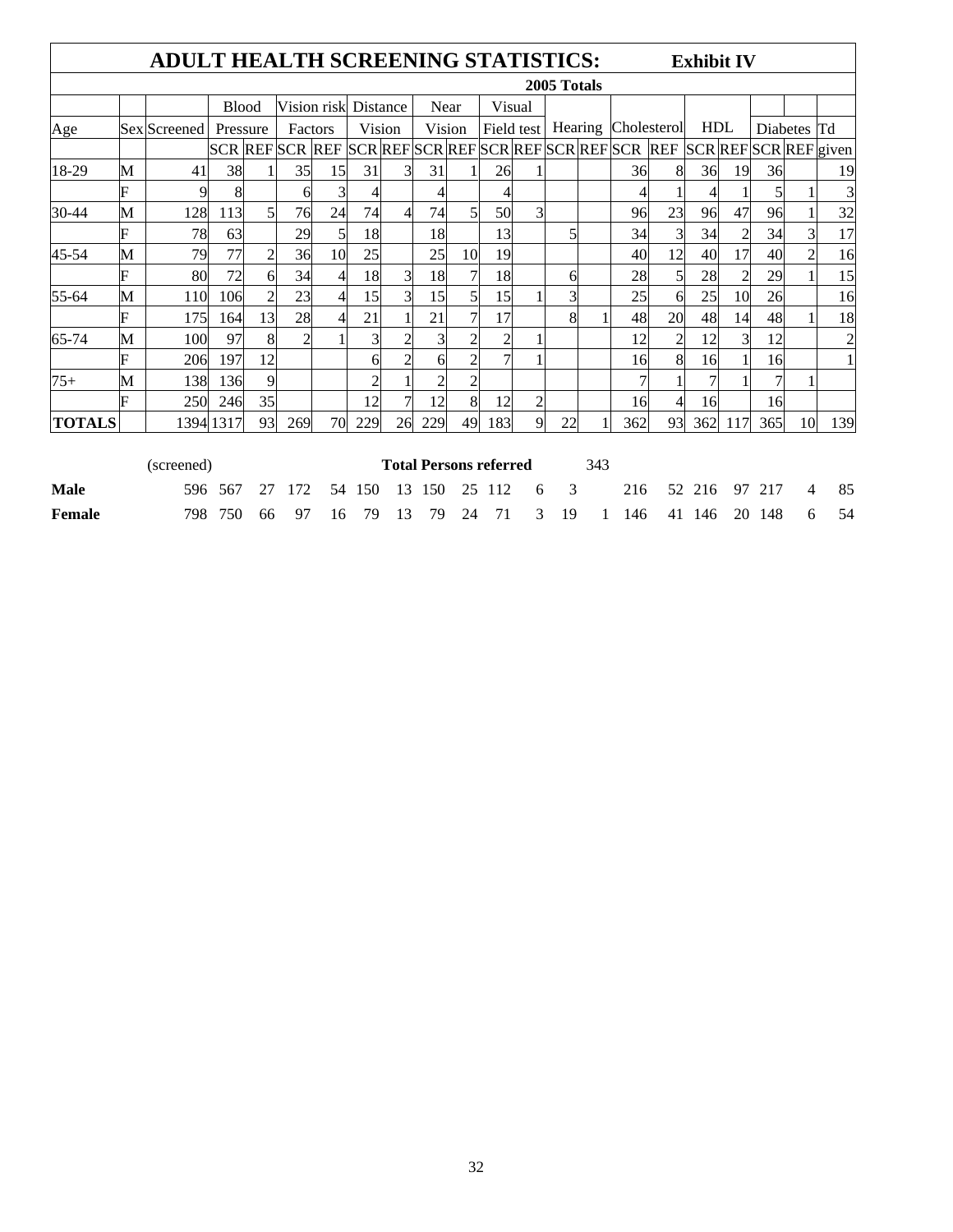# **Exhibit V HOME CARE SERVICE January 1 – July 31, 2006 NUMBER OF HOME CARE CLIENTS BY AGE AND RACE/ETHNICITY**

|                      | <b>RACE/ETHNICITY</b> |
|----------------------|-----------------------|
|                      | White                 |
| Under 25 Years       |                       |
| $25 - 34$ Years      | 2                     |
| $35 - 44$ Years      | 1                     |
| $45-54$ Years        | 0                     |
| $55 - 64$ Years      | 4                     |
| $65 - 74$ Years      | 5                     |
| $75 - 84$ Years      | 19                    |
| $85 - 94$ Years      | 18                    |
| $95 + \text{ Years}$ |                       |
| <b>TOTAL</b>         | 49                    |

# **NUMBER OF HOME CARE CLIENT VISITS BY DISCIPLINE**

| <b>Discipline</b>           | Number of<br><b>Visits</b> | Number of<br><b>Patients</b> |
|-----------------------------|----------------------------|------------------------------|
| <b>Registered Nurse</b>     | 291                        | 43                           |
| Home Health Aide            | 423                        | 17                           |
| <b>Personal Care Worker</b> | 1018                       | 22                           |
|                             | 1732                       | 82                           |

## **NUMBER OF HOME CARE CLIENTS BY PRIMARY PAY SOURCE**

| <b>Primary</b>         | Number of       |
|------------------------|-----------------|
| <b>Pay Source</b>      | <b>Patients</b> |
| Medicaid (Title 19)    | 22              |
| Private Insurance      |                 |
| Other / Fee Adjustment | 17              |
| Private Pay            |                 |
|                        |                 |

# **NUMBER OF HOME CARE ADMISSIONS AND READMISSIONS BY REFERRAL SOURCE**

| <b>Referral Source or Site</b>                     | Admission/<br><b>Readmission</b> |
|----------------------------------------------------|----------------------------------|
| Family, Friends, Neighbors, Self                   |                                  |
| Physician (Un-hospitalized)                        |                                  |
| Hospital/Physician Referral for Hospitalized Cases |                                  |
| Social Services/Community Programs/Aging           |                                  |
| Nursing Home                                       |                                  |
| <b>TOTAL REFERRALS</b>                             | 35                               |